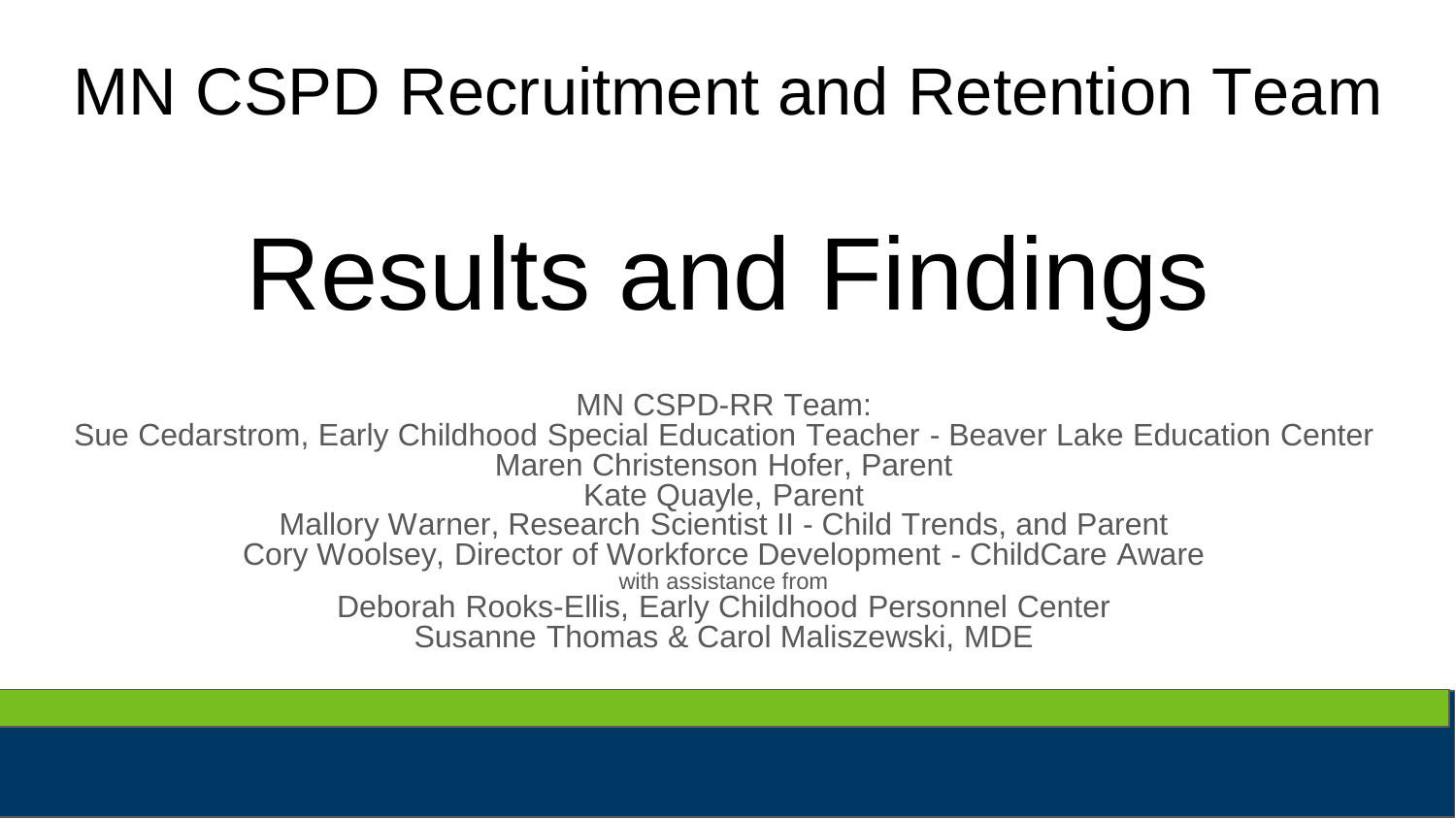#### Introduction and Purpose

- Comprehensive System of Personnel Development (CPSD) is a requirement under IDEA.
- Minnesota is one of states receiving technical assistance from the Early Childhood Personnel Center
- Recruitment and Retention is one of the six focus areas, along with preservice, inservice, standards, evaluation, and leadership
- RR Team is a diverse group including educators, parents of children with disabilities, researchers, early childhood personnel leadership
- Our task as RR Team:
	- Look at the **system** of recruitment and retention for professionals working with children with disabilities in early childhood
	- Make recommendations about how it could be improved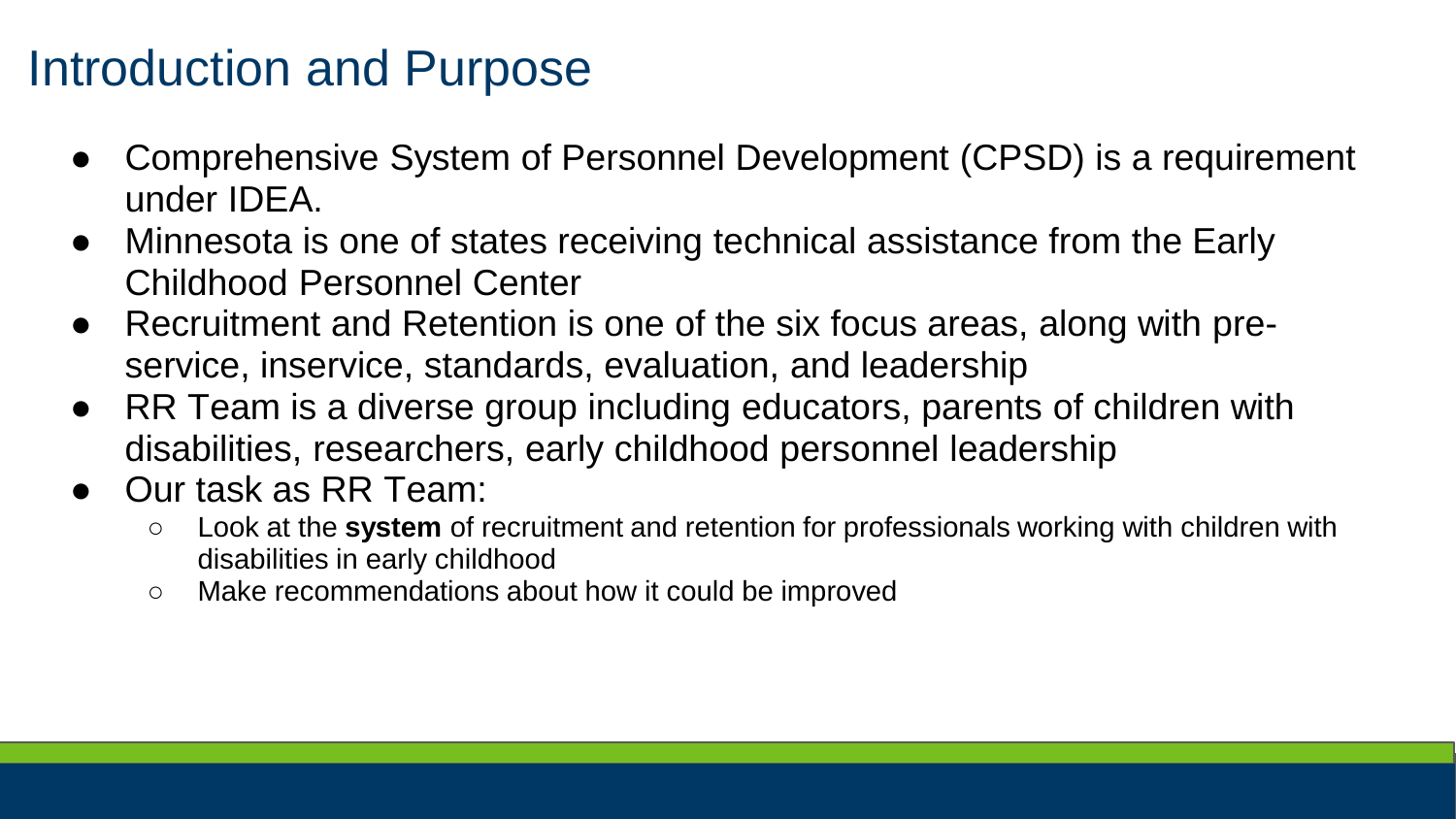#### Recruitment and Retention - the Importance of Differentiation

- Different systems
- Different approaches
- Different points of access
- Different research
- If we only address one or the other we will not solve the problem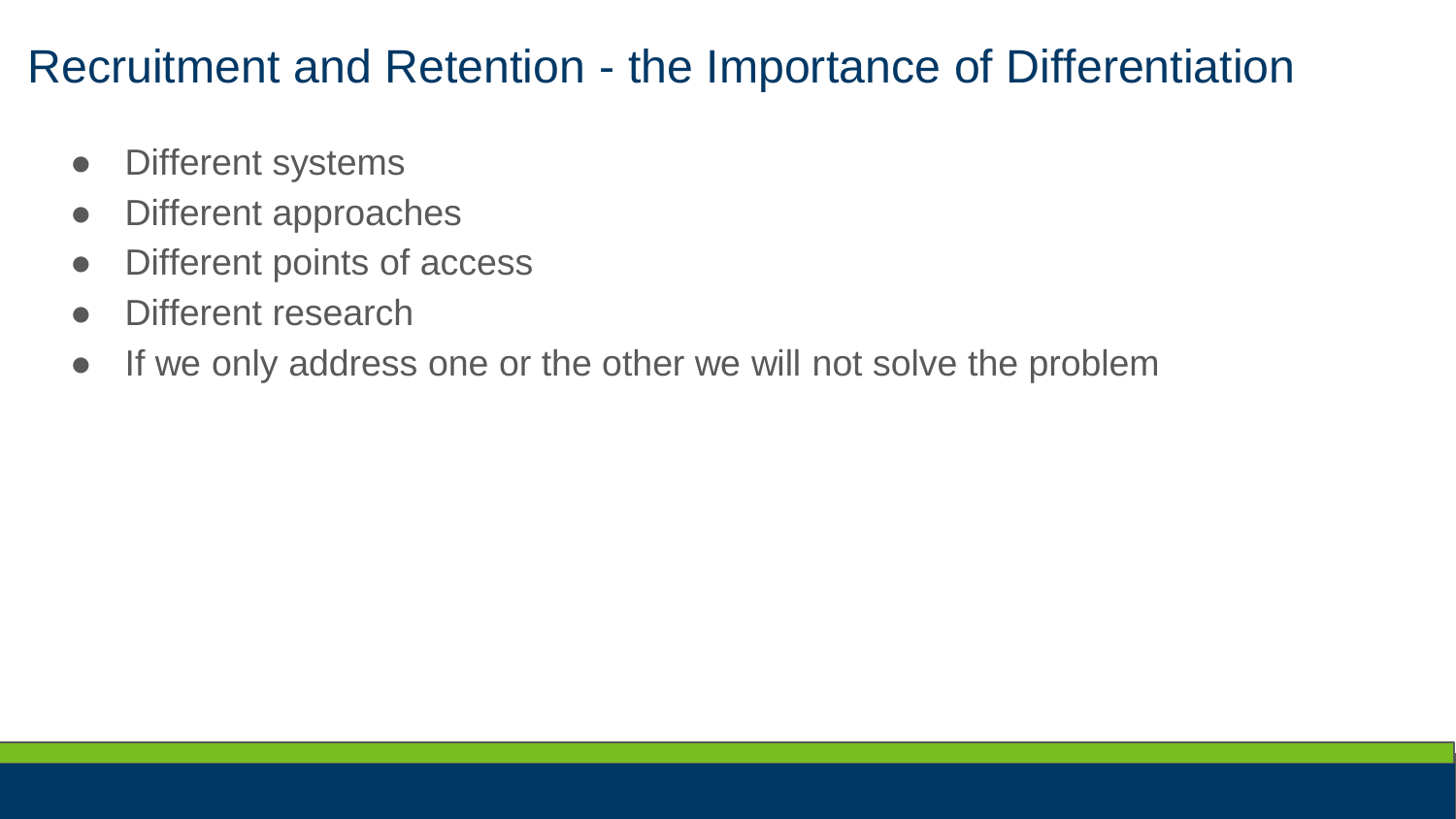#### Our Process

- Began with a question: what are the evidenced based practices around recruitment and retention in early childhood serving students with disabilities?
- What can we add to the conversation that hasn't already been said?
- Look at prior work:
	- B-8 Team
	- Childrens' Cabinet
- I iterature review:
	- Broad brush approach including all allied professions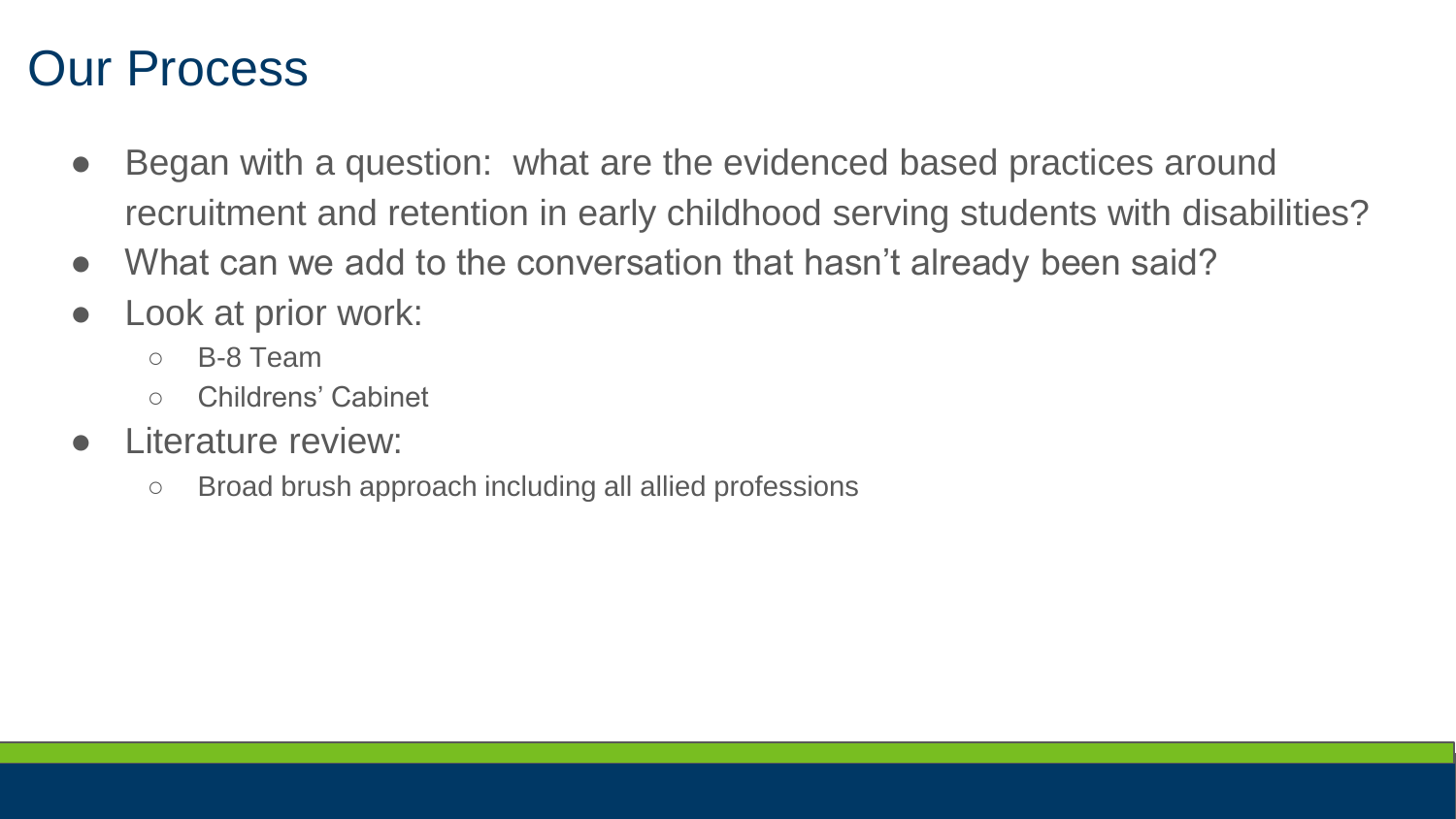### **Findings**

- Many studies about recruitment and retention
- Many studies about special education
- Many studies about early childhood
- Not much research about the intersection of the three
- Many descriptions of TEACH, REETAIN, and other recruitment and retention programs, but not a lot of evidence about whether they work!
- Conclusion: There is a need for additional data

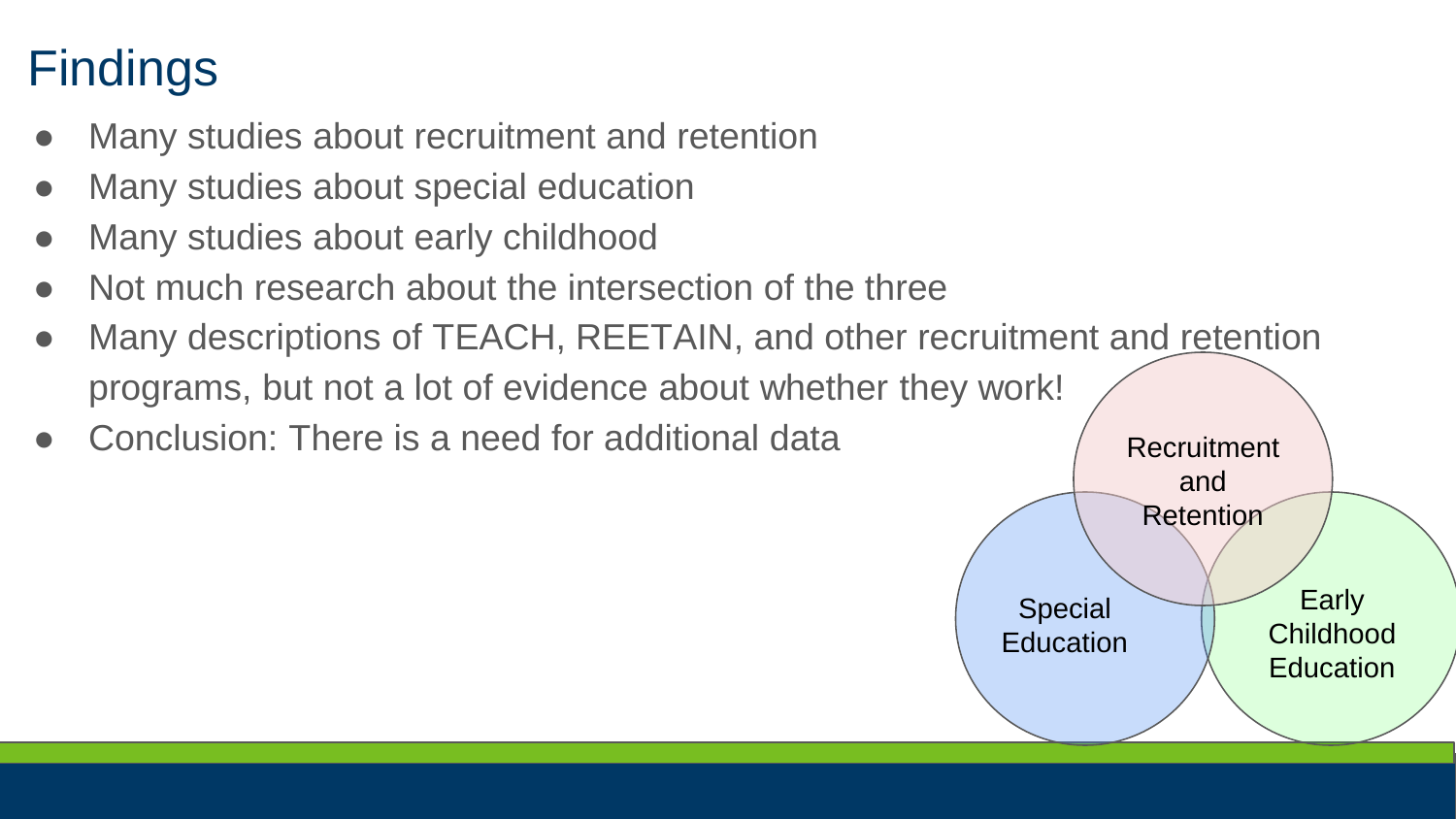#### Survey Process and Methodology

- Research questions:
	- Why do people go into early childhood special education?
	- Why do they stay?
	- o If they leave, why?
	- $\circ$  Is there more that could be done to both recruit and retain?
- Survey open to anyone in any of the related fields from January April 2021
- Did not want to duplicate other efforts
- Focus on those who were in the field as well as those who had left it
- Indebted to colleagues at Minnesota Department of Education who helped spread the word
- Primary outreach method was MDE outreach to registrants in recent professional development opportunities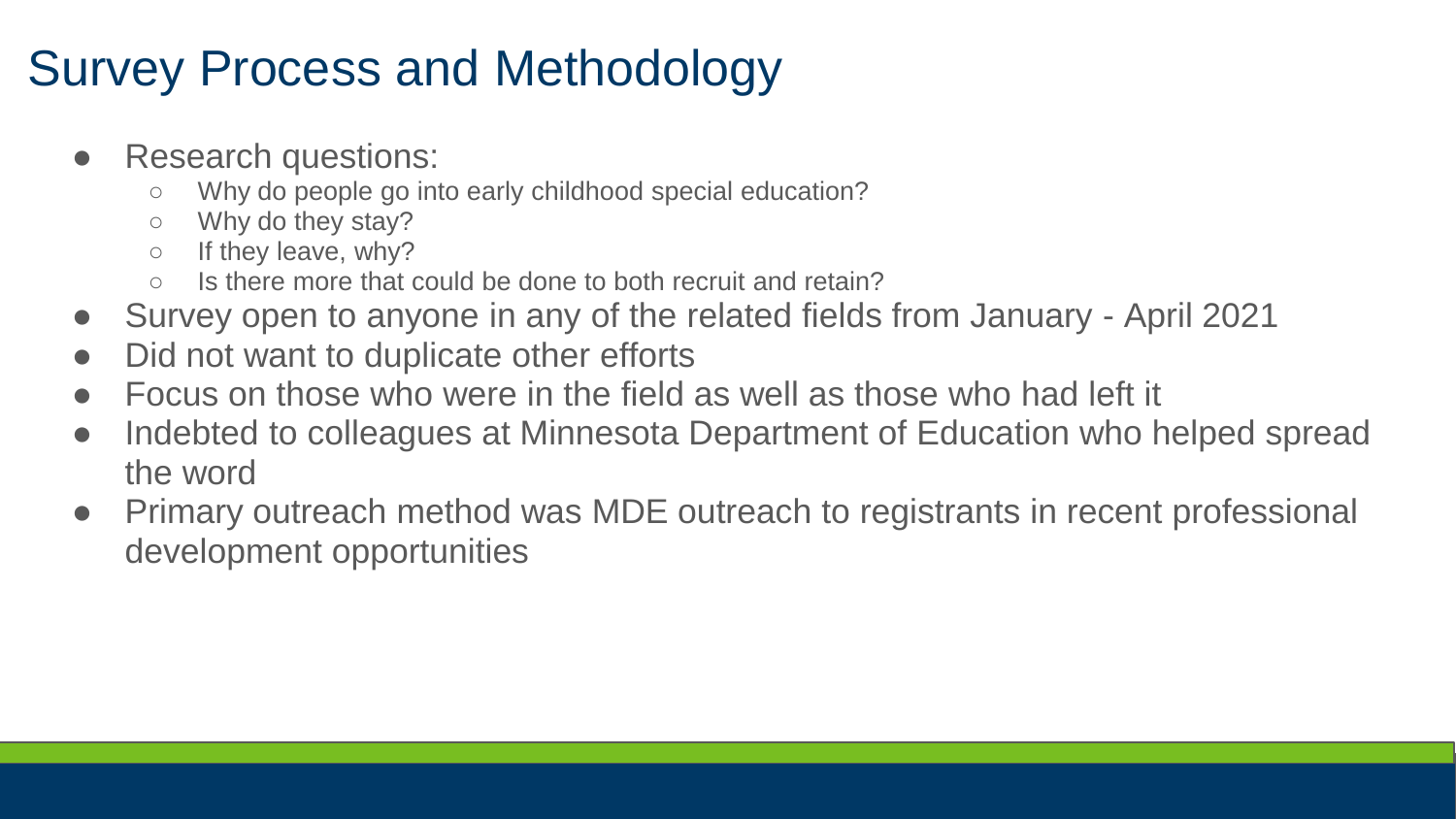#### Survey Results - Demographics

~450 respondents

97% White (non-Hispanic)

95% still in the field

77% earning \$75,000 or less; 6% earning \$25,000 or less

73% currently holding license they use in their current role

63% Master's degree as highest level of education

60% 41 years old or older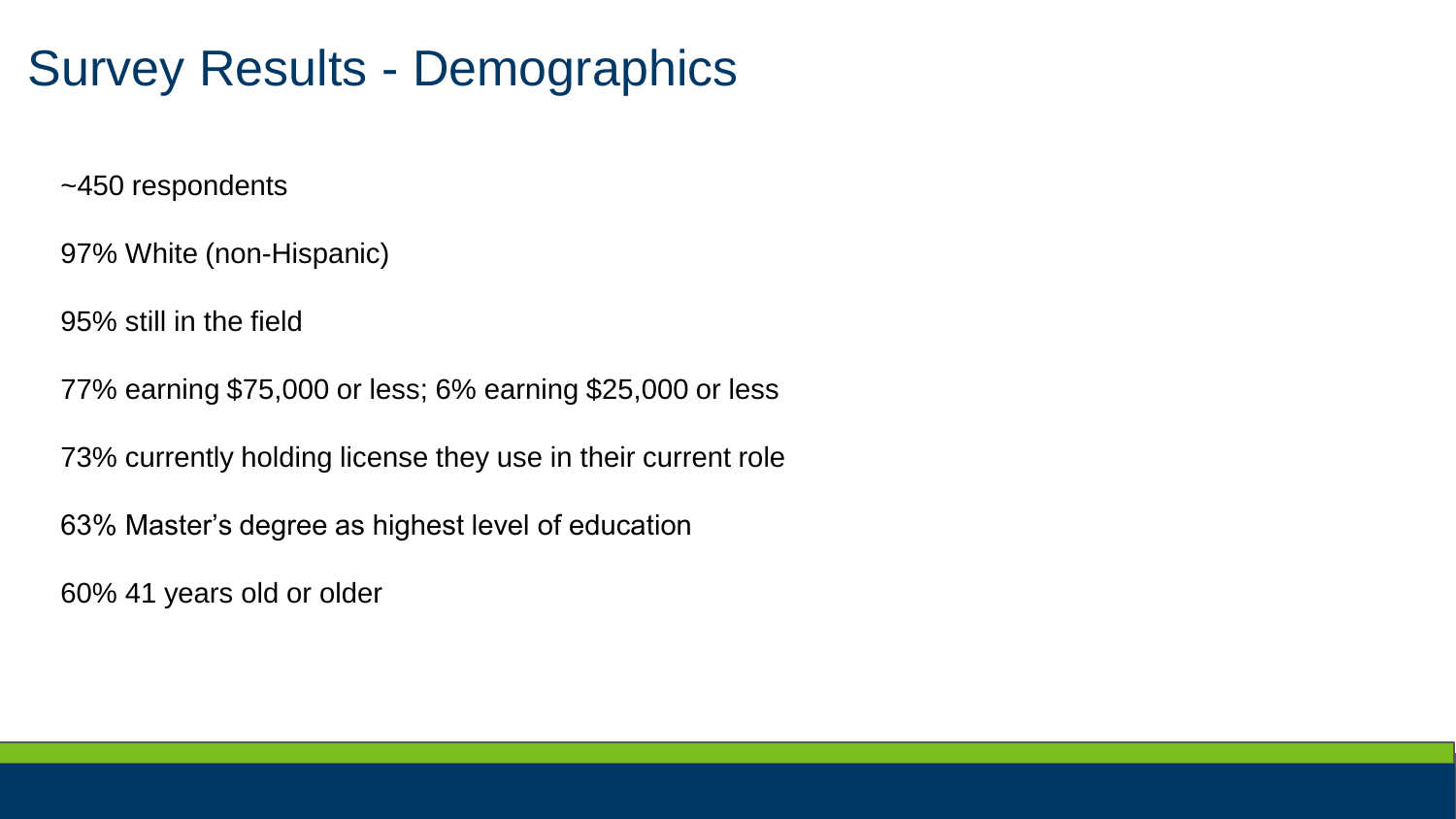

#### Survey Results: Respondent Home Zip Codes

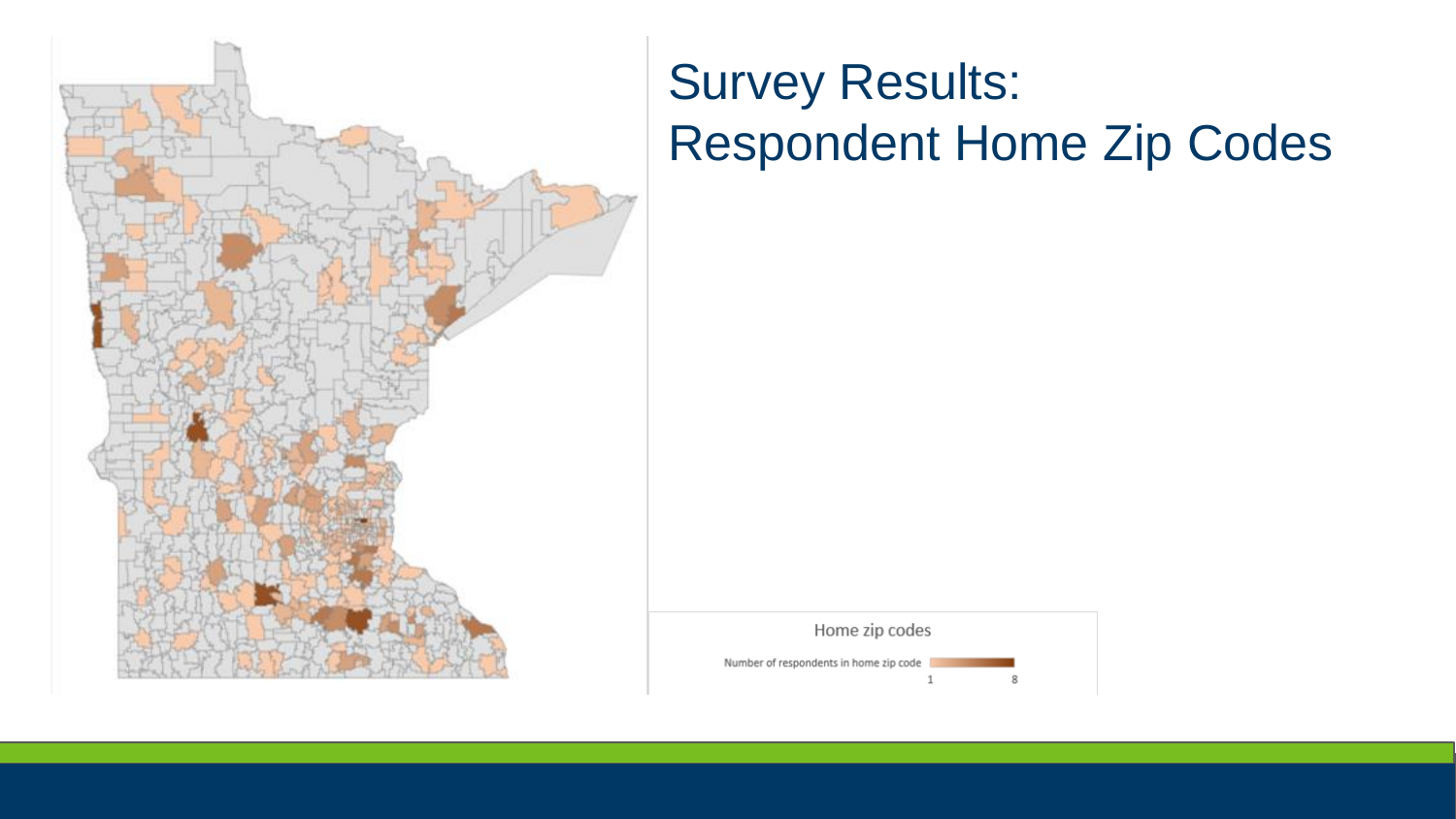#### Survey Results: Current roles - select all that apply

 $43\%$  Early childhood special education teacher 19% Early interventionist

16% Program director, principal, or other 14% administrator

Speech-language therapist or assistant

13%

Coach/mentor/master teacher 12% Home visitor

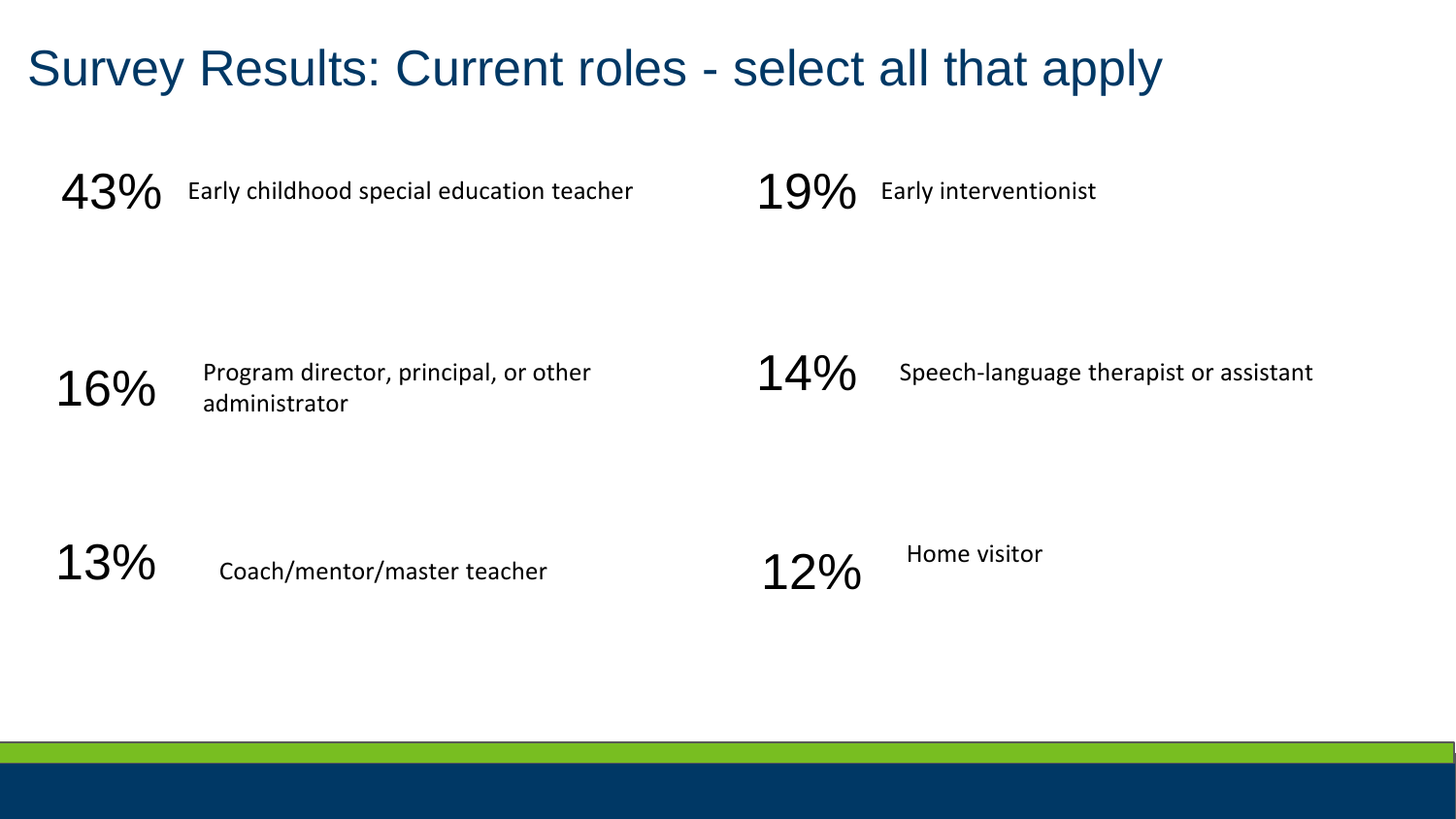#### Survey Results: Previous roles - select all that apply

 $39\%$  Early childhood special education teacher



Lead teacher (child care, preK, Head<br> $28\%$  Start, general education) Start, general education)

19% Coach/mentor/master teacher

17% Speech-language therapist or assistant

13% Program director, principal, or other administrator

31% Home visitor

 $24\%$  Early interventionist

 $19\%$  Early childhood family education teacher

 $14\%$  Early childhood special education paraprofessional

 $11\%$  K-12 special education teacher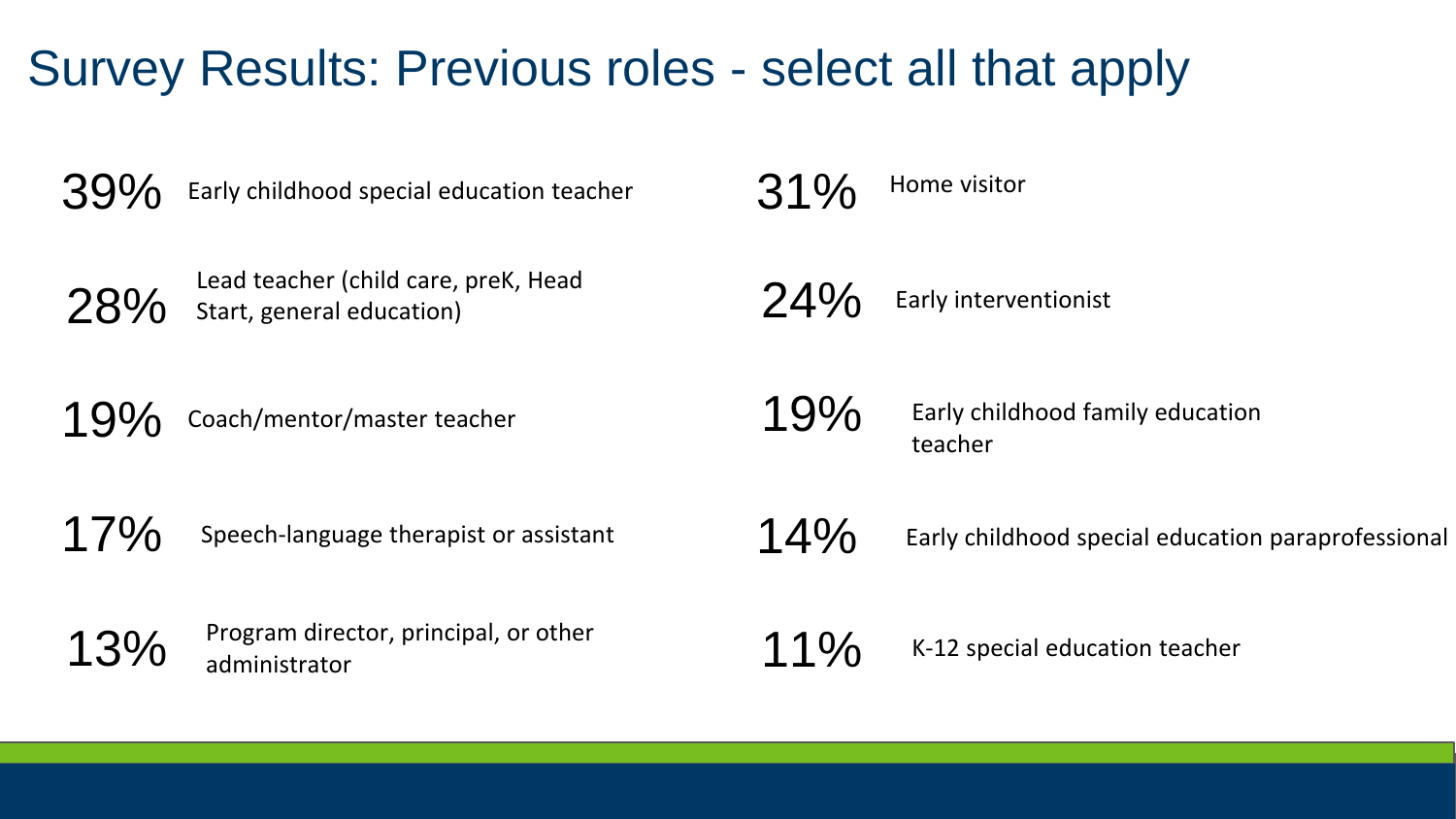Survey Results: What types of early childhood settings have you worked as a professional in early childhood special education? *Select all that apply*

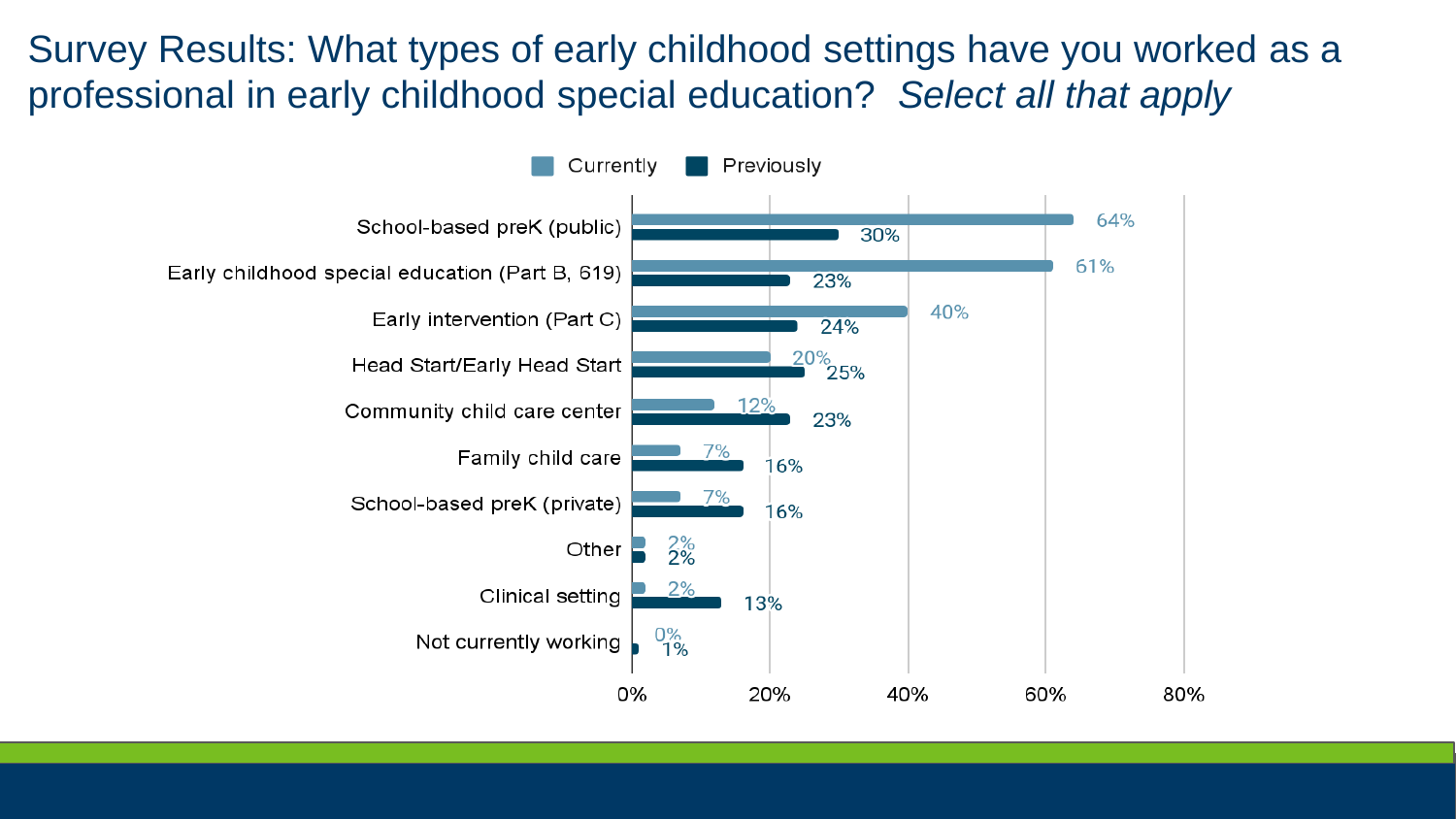Survey Results: How did you first learn about a career in early childhood special education? *Select all that apply*

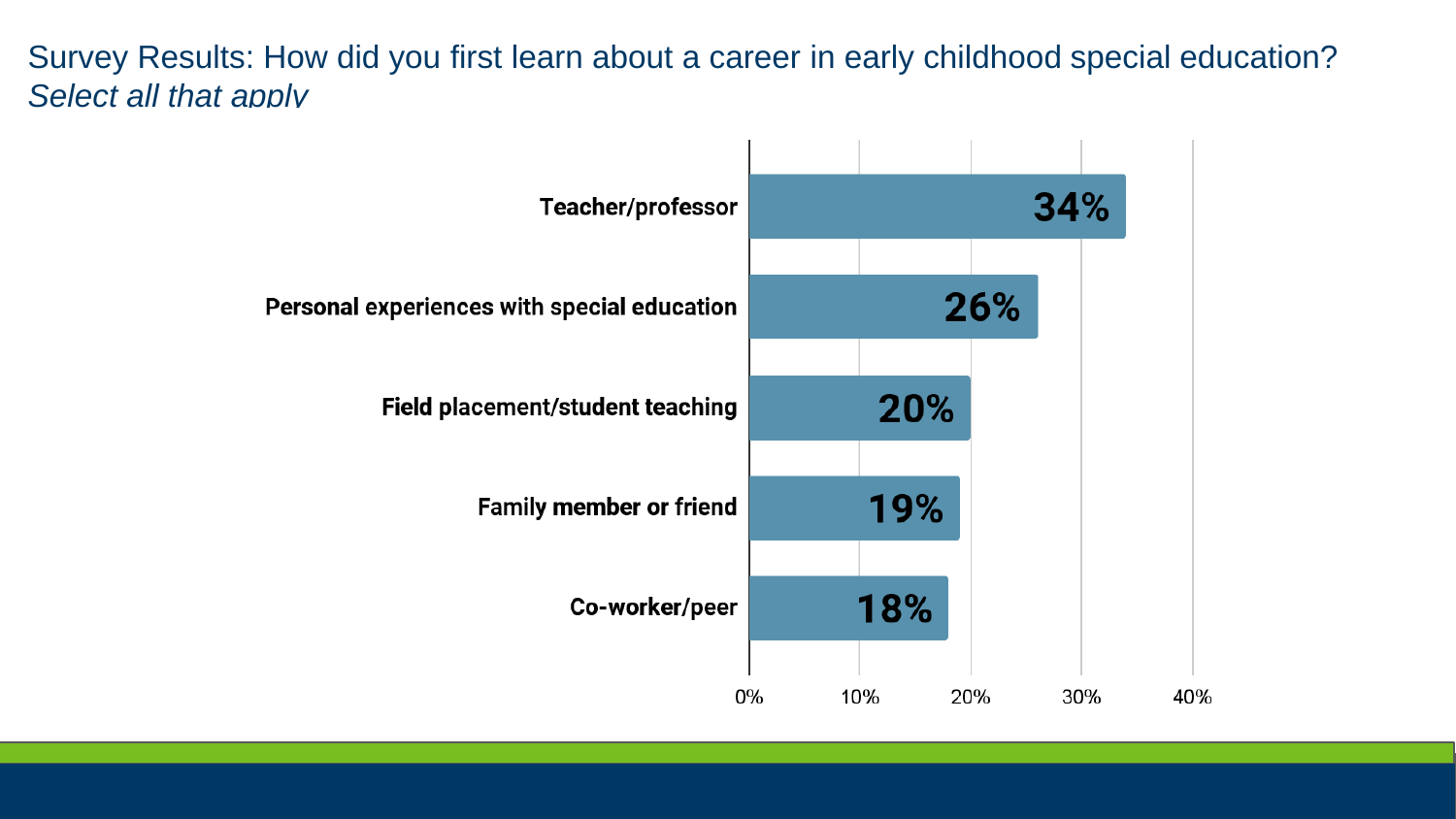#### Survey Results: What made you interested in starting a career in early childhood special education? *Select all that apply*

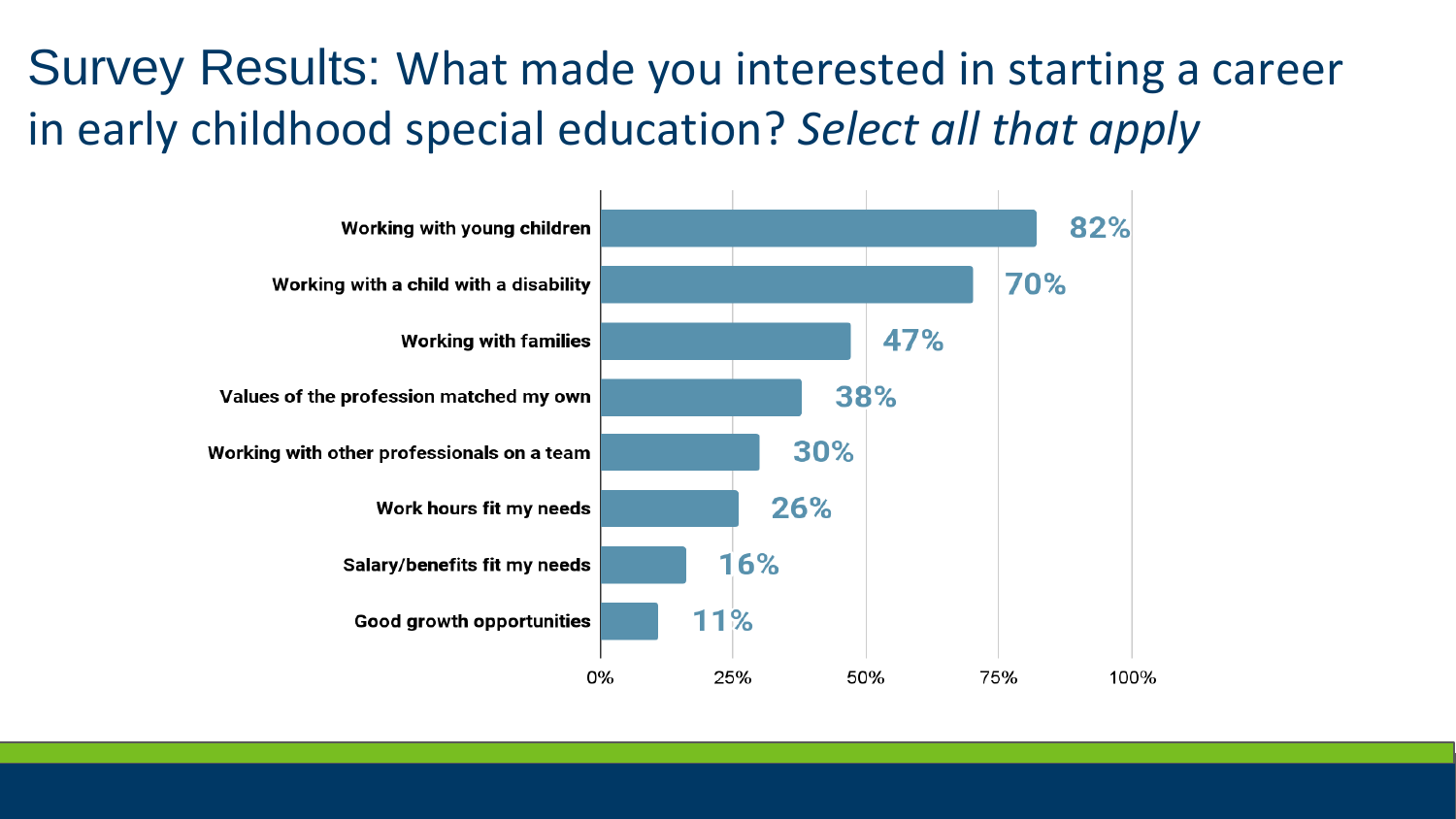Survey Results: Thinking back your experiences in early childhood special education, how well prepared were you for the following types of activities when you first started in this career?

> $\overline{\phantom{a}}$ . . .

Prepared Unprepared N/A  $\ddotsc$  $\cdots$ 

| Working with young children                          |    |     |     |     | 91%<br>9% |
|------------------------------------------------------|----|-----|-----|-----|-----------|
| Working with other professionals on a team           |    |     |     | 83% | 17%       |
| Working with children with a variety of disabilities |    |     |     | 78% | 22%       |
| Working with families                                |    |     | 74% |     | 26%       |
| Physical demands of the job                          |    |     | 69% |     | 28%       |
| Creating and monitoring goals for a child            |    |     | 68% |     | 29%       |
| Time to collaborate with co-workers                  |    |     | 61% |     | 37%       |
| Completing assessments and evaluations               |    |     | 59% |     | 37%       |
| Mental/emotional demands of the job                  |    |     | 54% |     | 46%       |
| Completing other paperwork or documentation          |    |     | 54% |     | 45%       |
| Managing caseloads                                   |    | 44% |     |     | 47%       |
|                                                      | 0% | 25% | 50% | 75% | 100%      |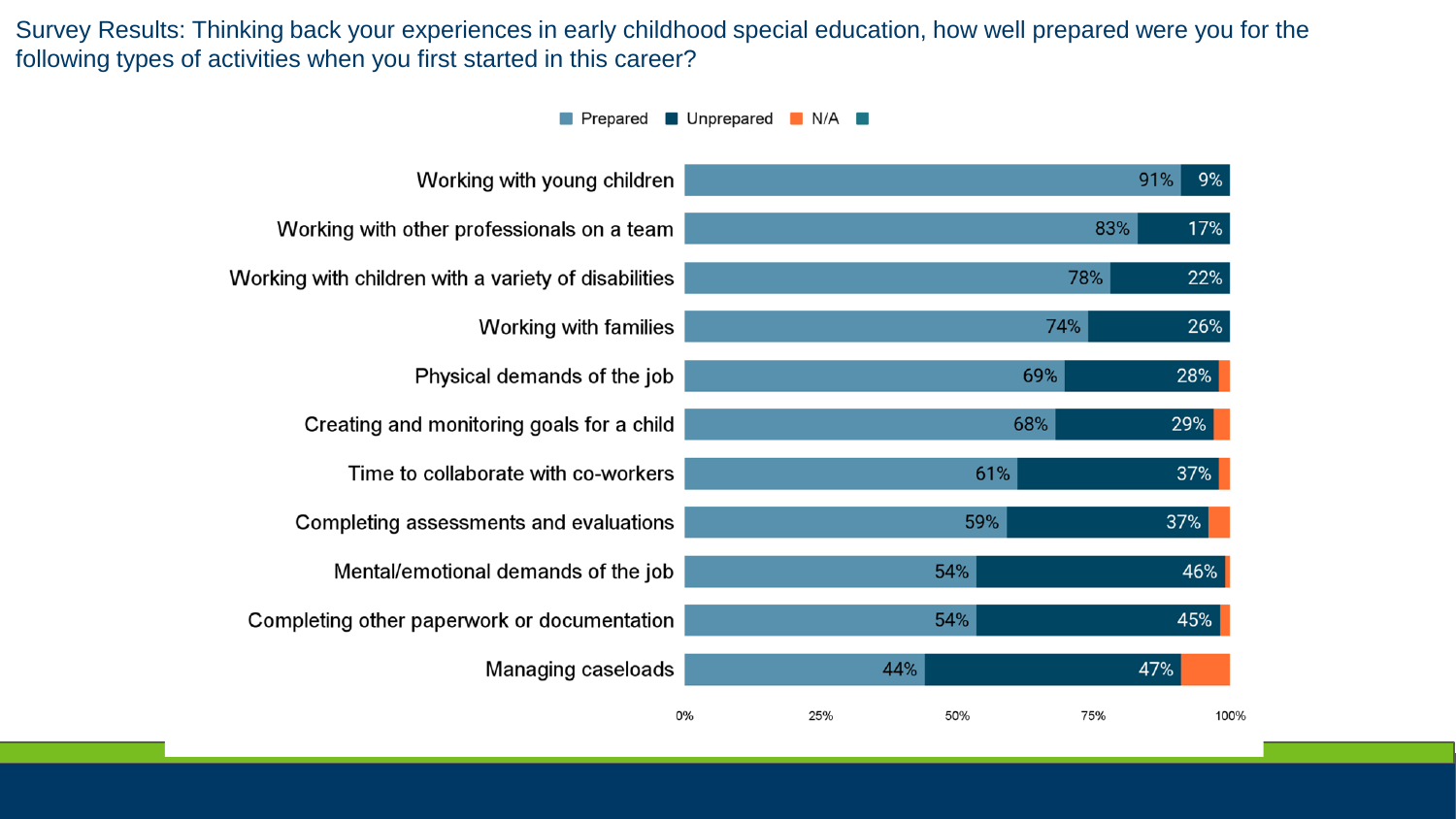Survey Results: If there is one thing you could do to improve recruitment and retention of early childhood professionals, what would it be? *Open-ended*

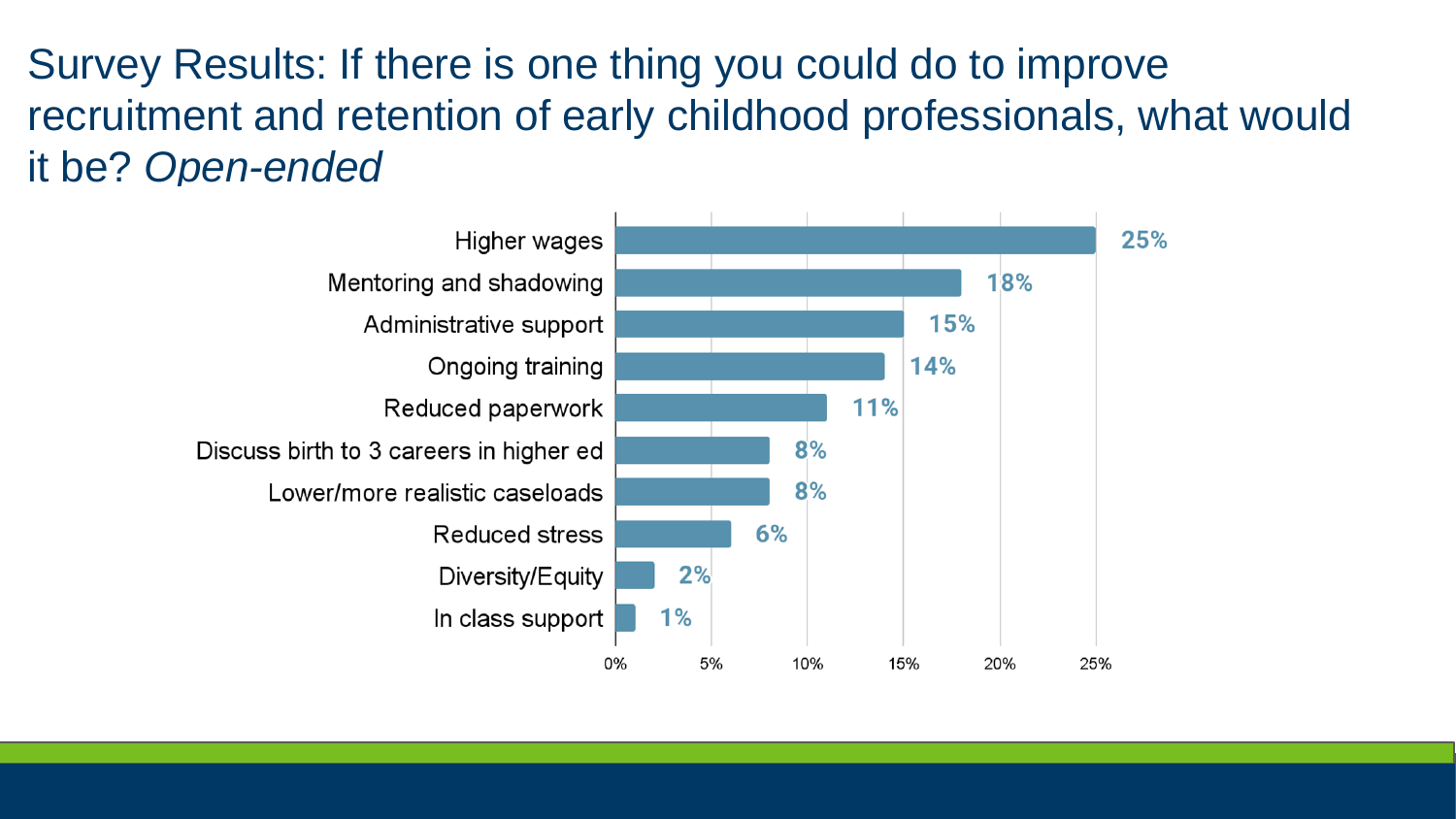#### Survey Results: Those Who Left The Field

#### 21 (5%) respondents had left the field

- About <sup>1/3</sup> working in another related field (general education, psychology, social work
- About <sup>1/</sup> working in their profession, but in another setting (clinical, working with older populations of children or adults)
- Some retired, furloughed, or seeking employment
- Almost all "very satisfied" or "somewhat satisfied" in their new career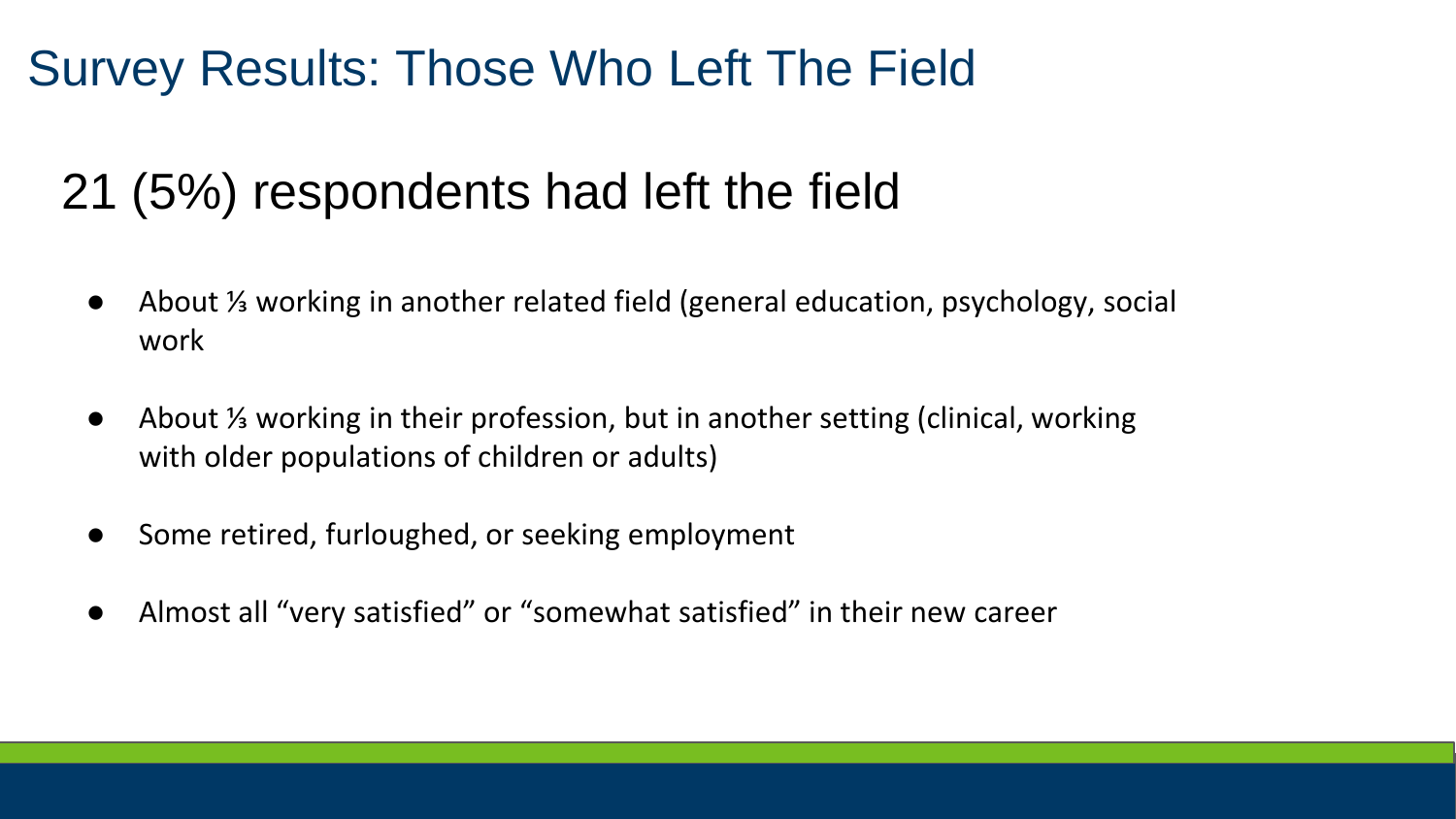#### Survey Results: Those Who Left the Field *(N=21)*

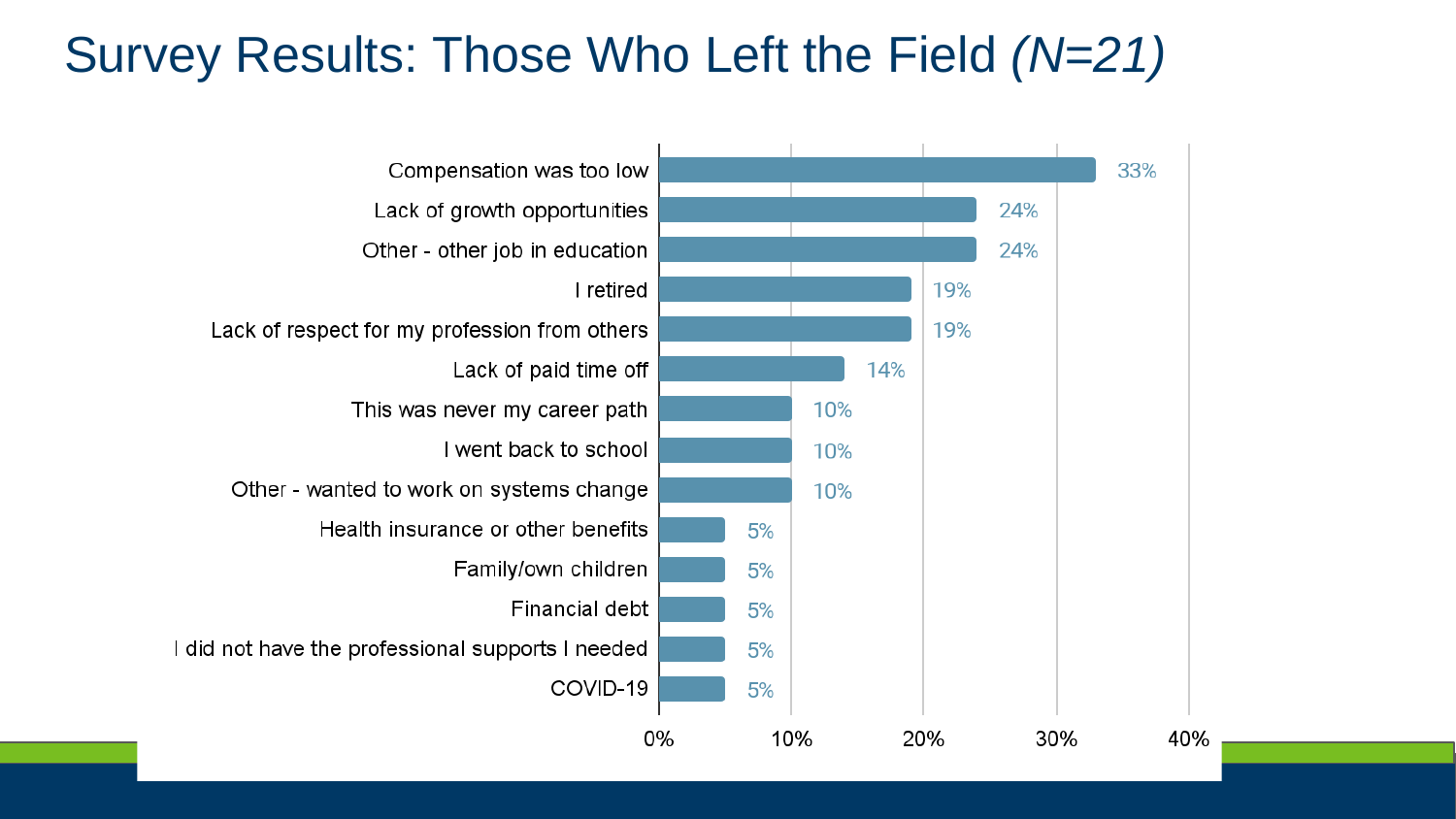## Is additional data needed?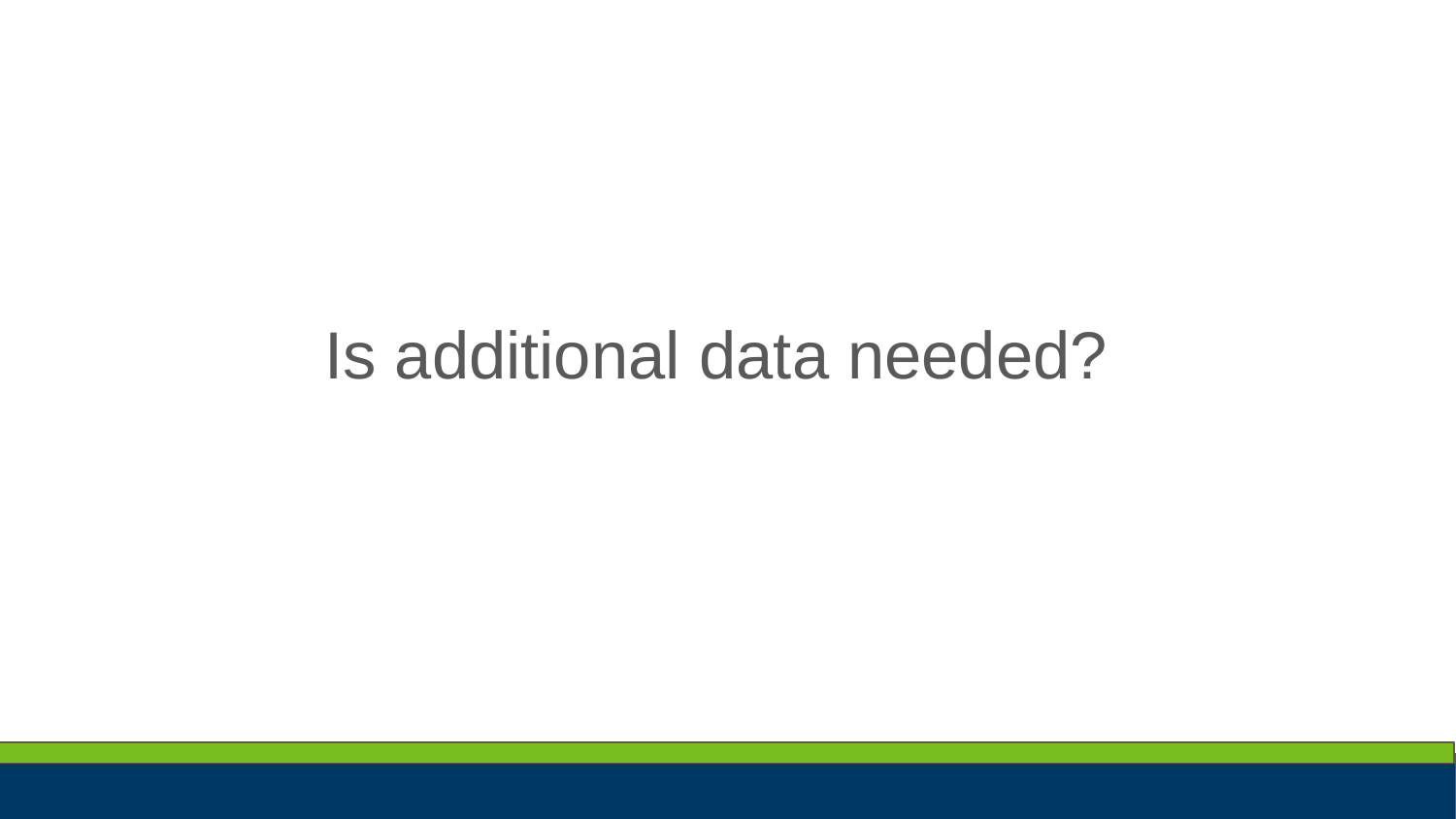#### Our survey data does not reflect our students!

What percentage of K-12 students in Minnesota identify as races other than White?



What percentage of K-12 teachers in Minnesota identify as white?

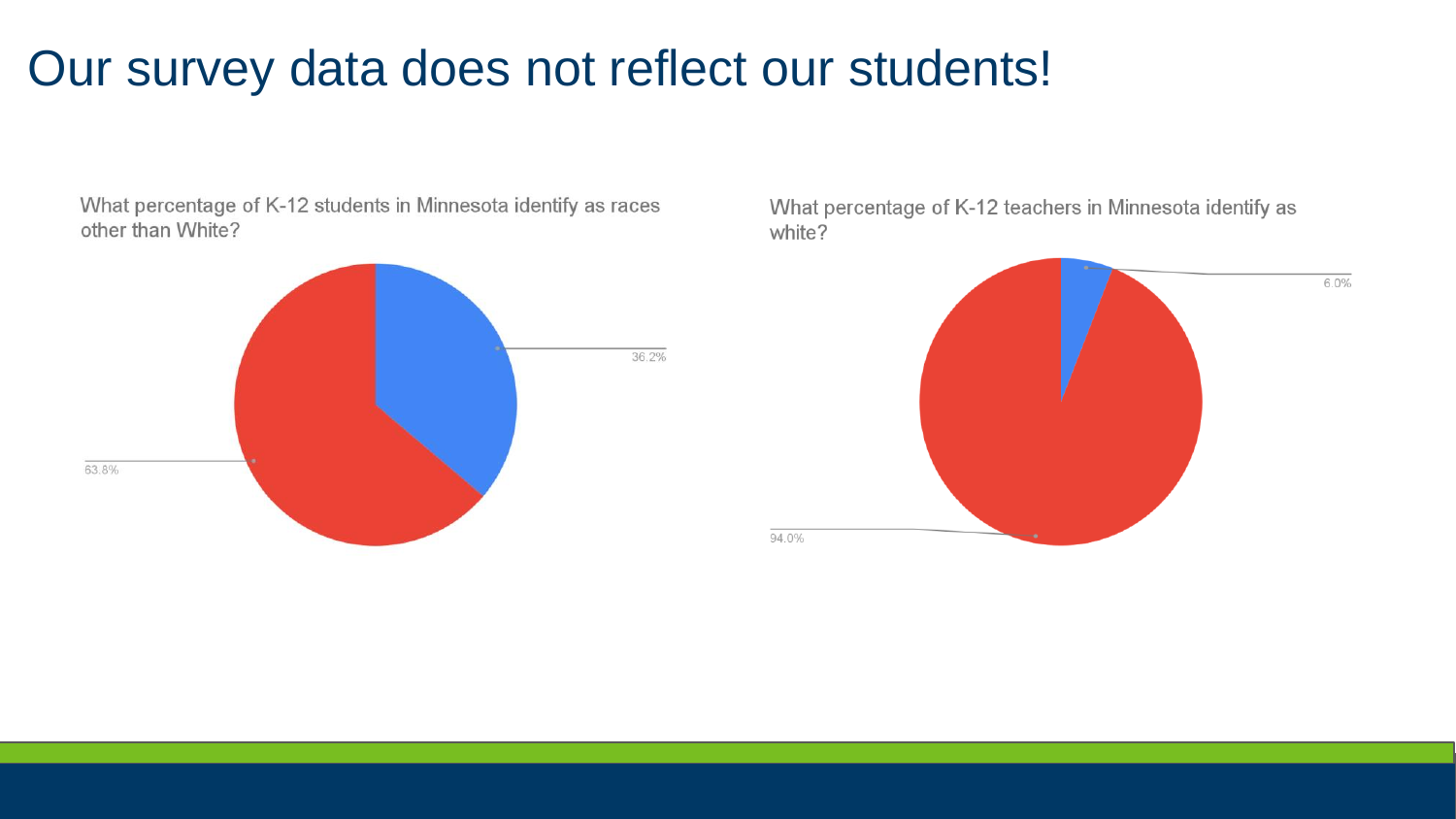# How can we make sure teachers of color are included in our data?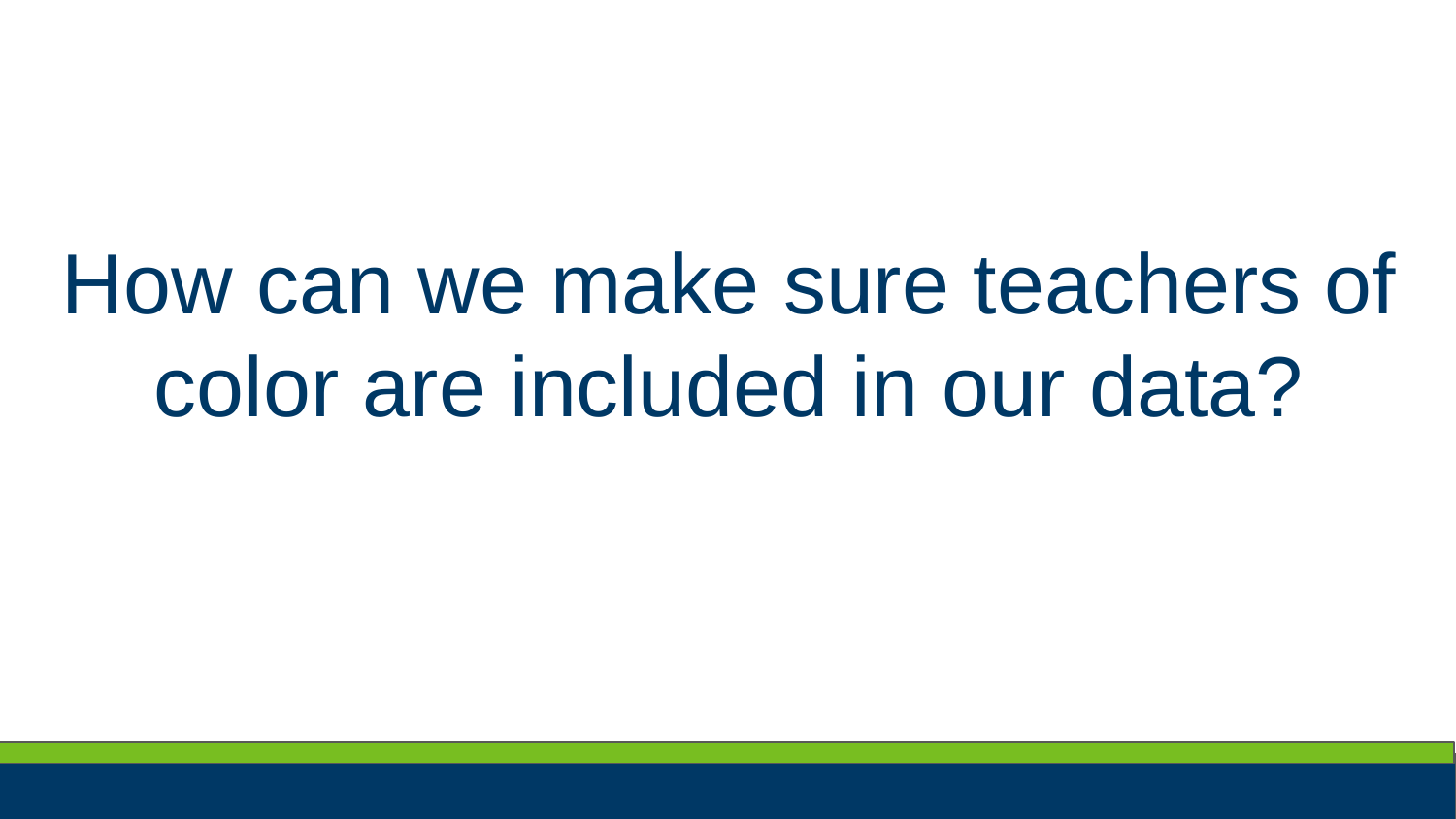#### Focus group and interview process and methodology

- $\bullet$  1 focus group, 2 personal interview, n=6
- All identified as people of color
- Two identified as people who have a disability
- All participants either currently or previously working with students with disabilities in early childhood.
- 2 no longer in education, but working in related fields.
- Recruited through personal relationships, Black Men Teach, LEND program and word-of-mouth.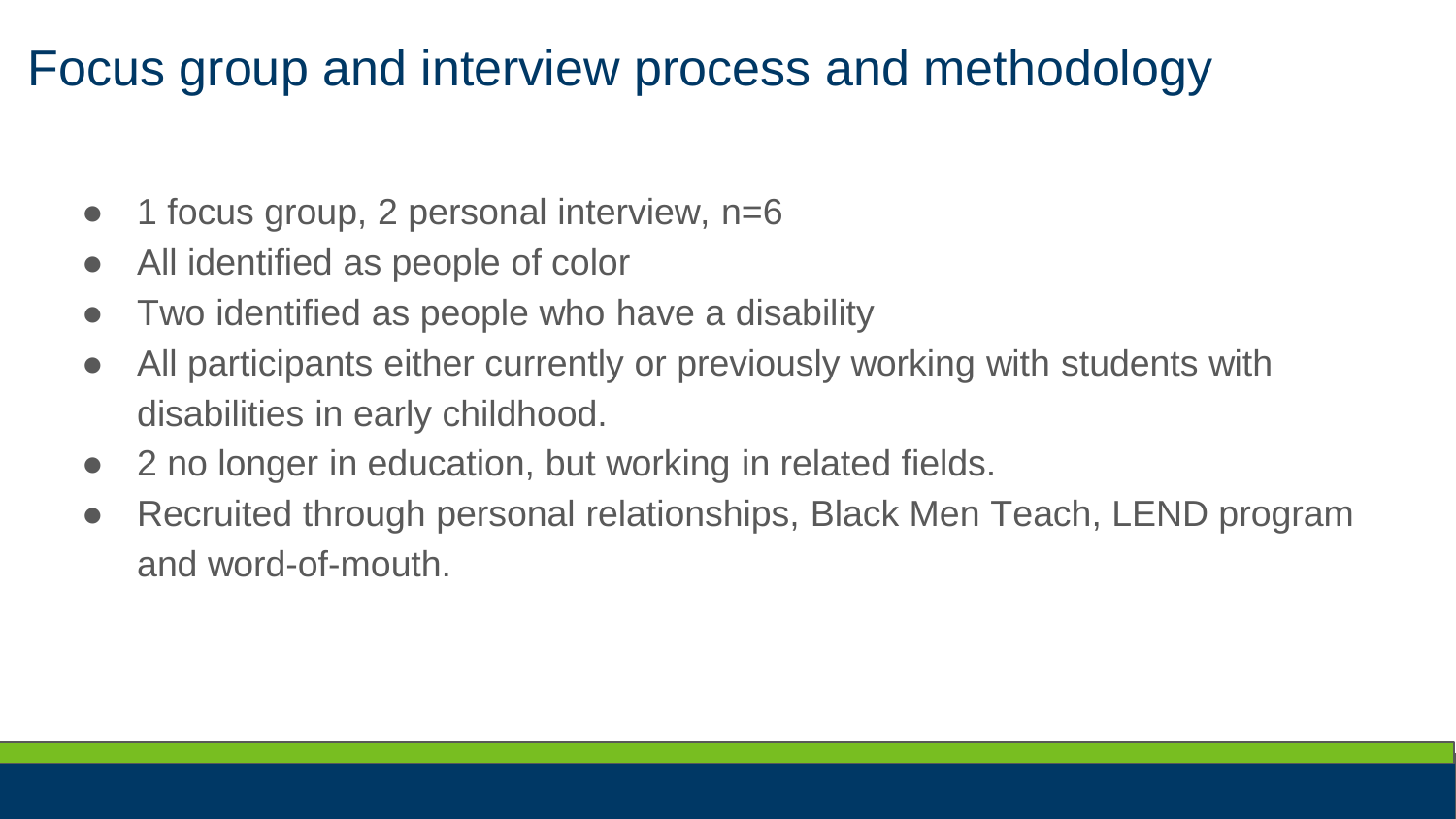#### Focus Group and Interview Results

- Identified a series of "launchpads" and "barriers" on career trajectory
- Broke into three categories based on life stage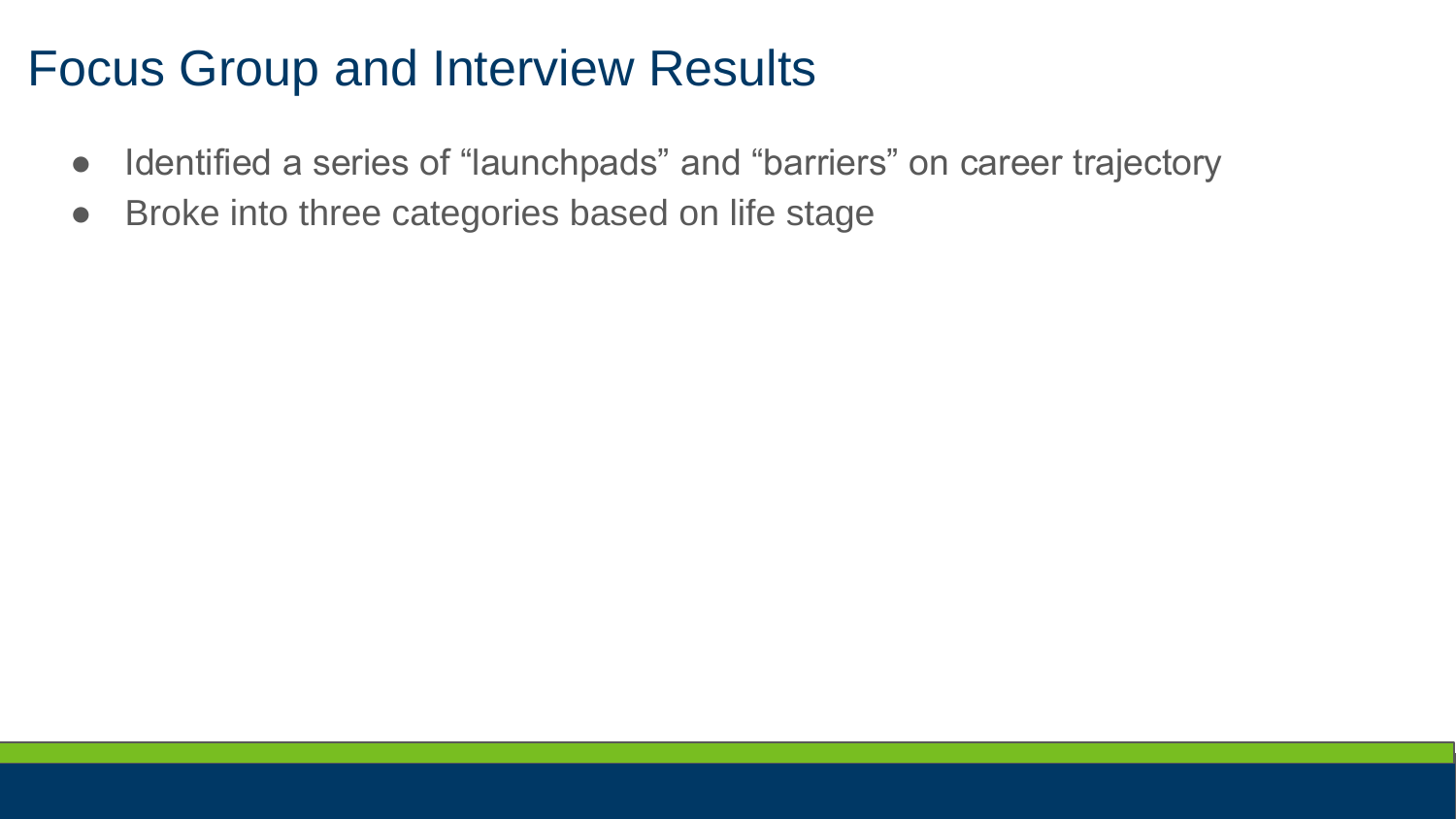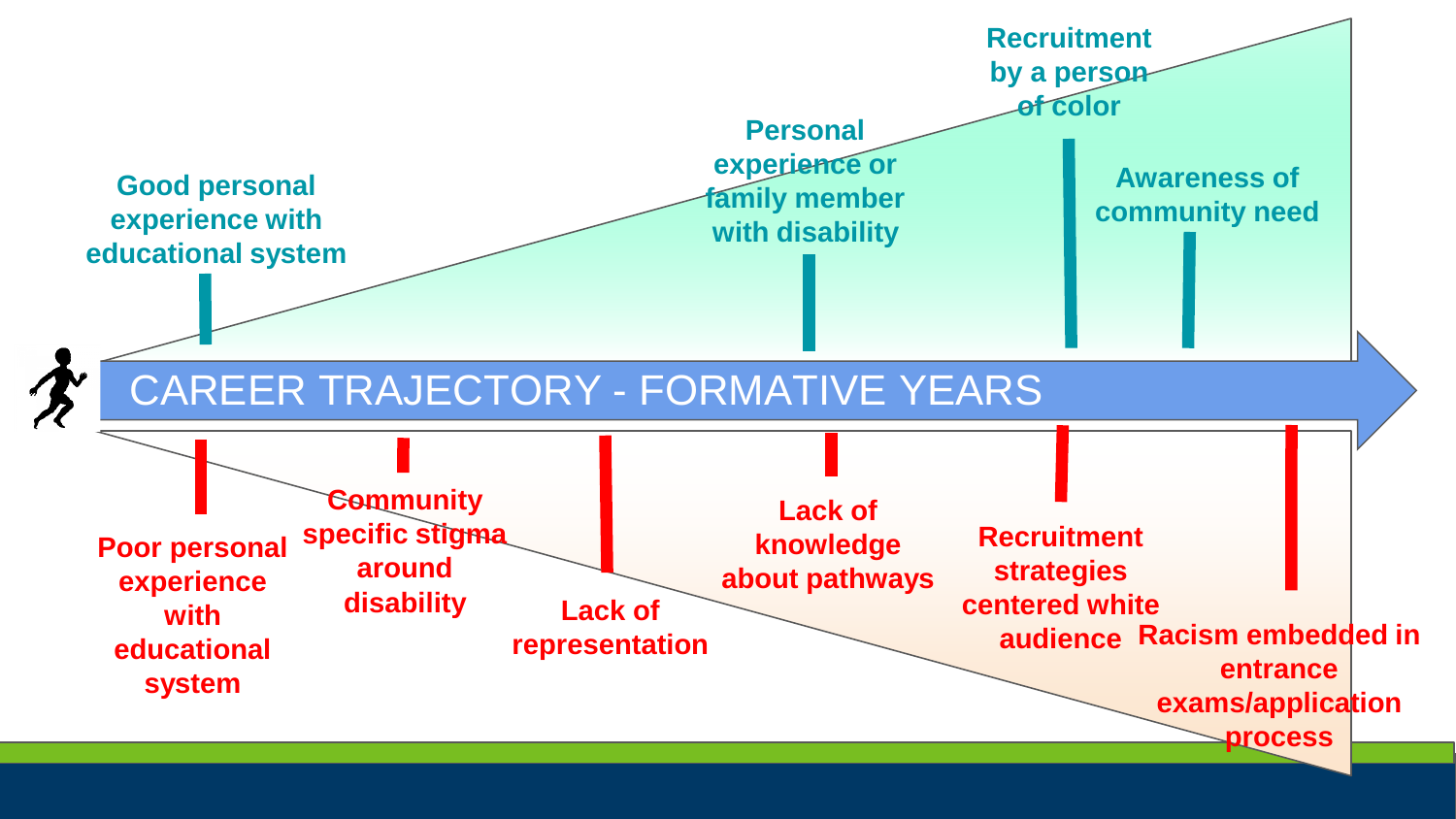#### Early experience with teaching

"I think that a lot of communities of color for folks who are interested in teaching [occurs] because they had at least one teacher that meant something to them and they wanted to be able to give that back...Having that positive experience does encourage [the career path] to be replicated by the person who experiences it."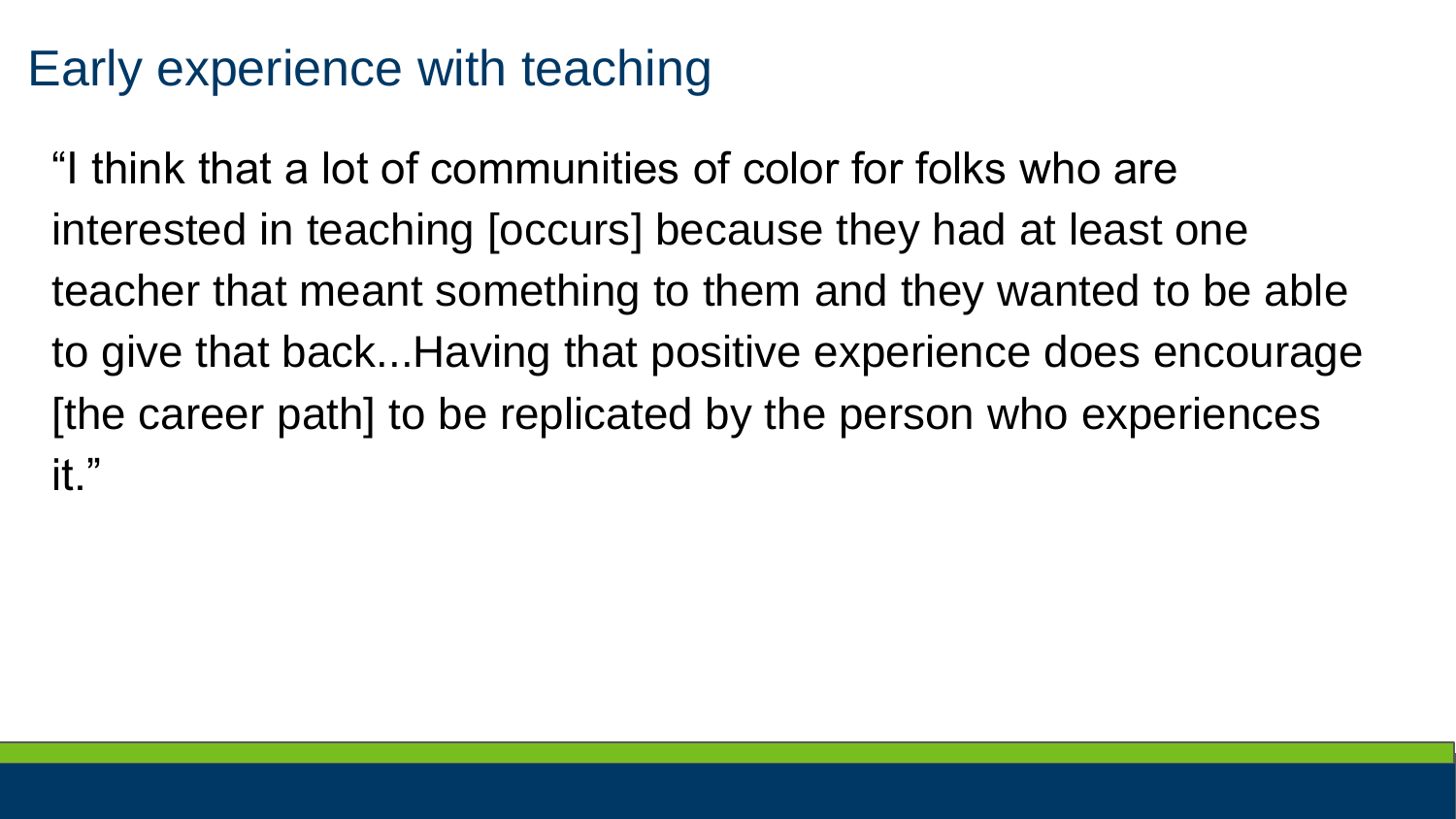#### Representation

"I don't think a lot of people know that this is an occupation or an opportunity because it's not the thing that is brought in front of their face all the time. So if you can bring it to them sooner, they'll put it into their mind that it's an opportunity later. Unless they've had like a sibling or a family member or they know somebody who's been in the field didn't know this path was even an option."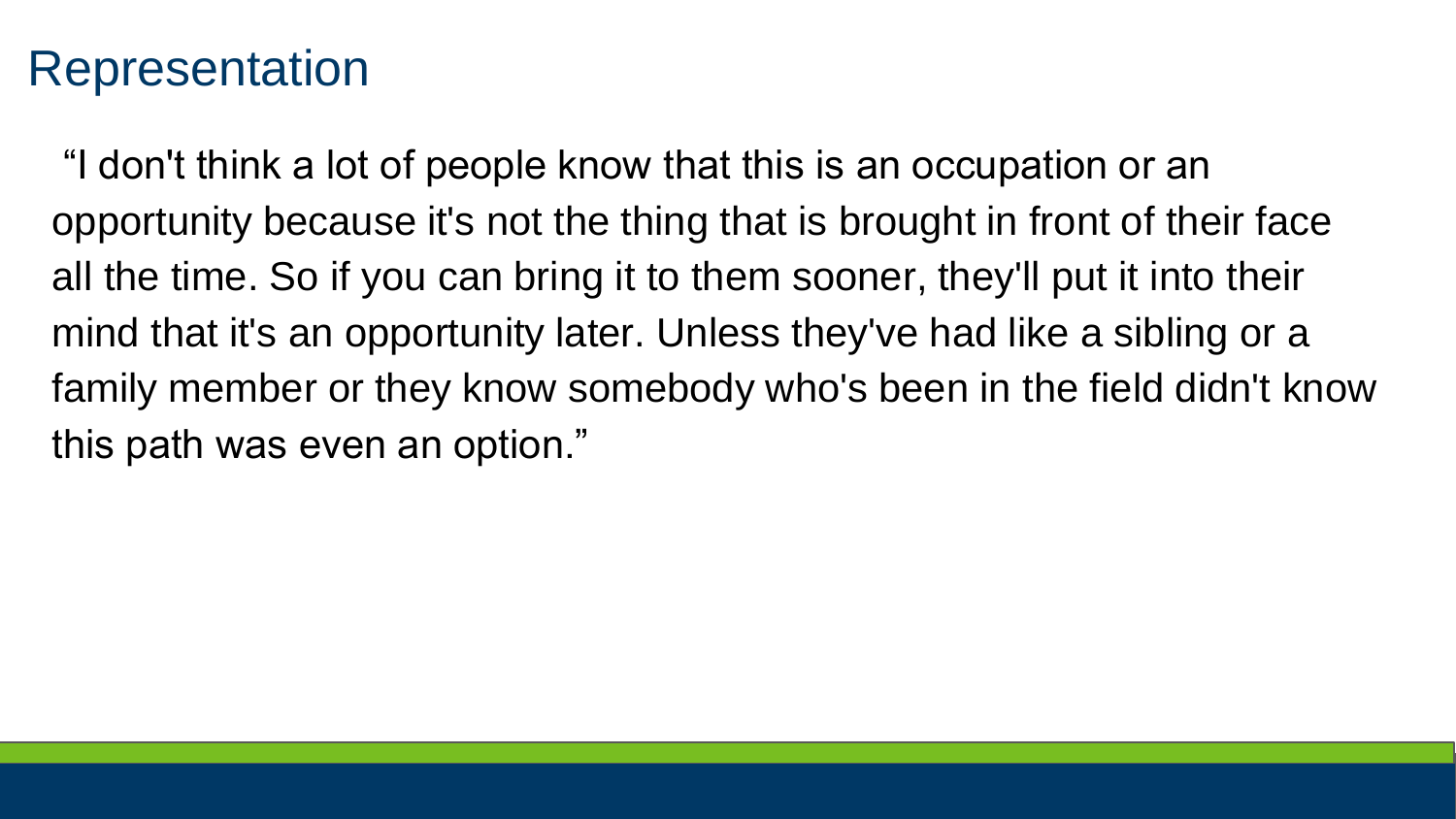#### Community-specific stigma

"I come from West Africa. That society is a place where disability is not taken into consideration at all. Everyone shys away from a child with disabilities or people with disabilities."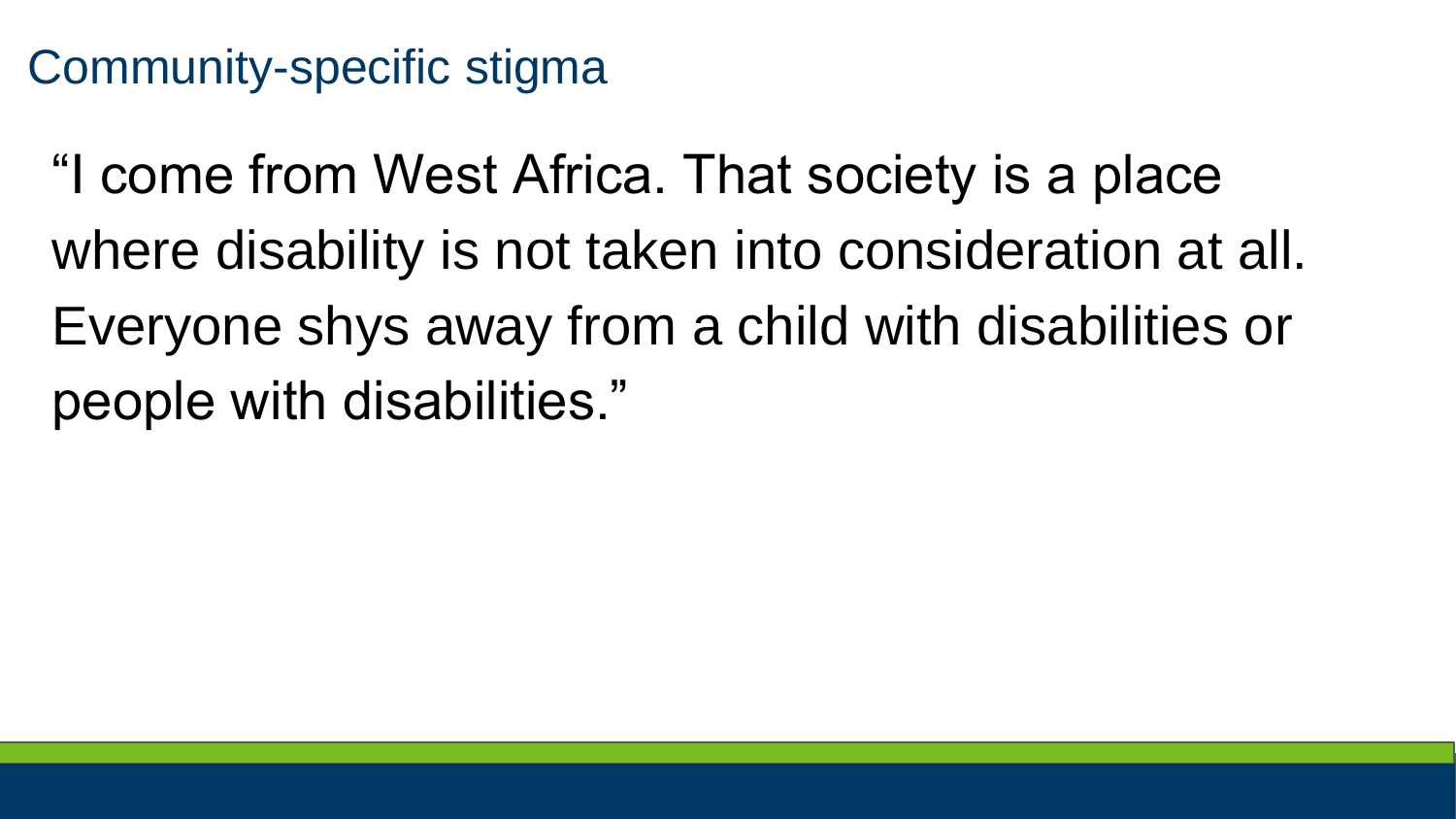#### Application Process

"There are super hard barriers to being accepted into the program. You have to have a GPA that is this high. You have to have these scores on your standardized tests. You have to have this amount of volunteer work. This many hours of shadowing. And we know these things are barriers for people of color. We know these things are barriers for people from disadvantaged communities. None of these things mean that I'm going to be the best OT. You cut out a lot of people."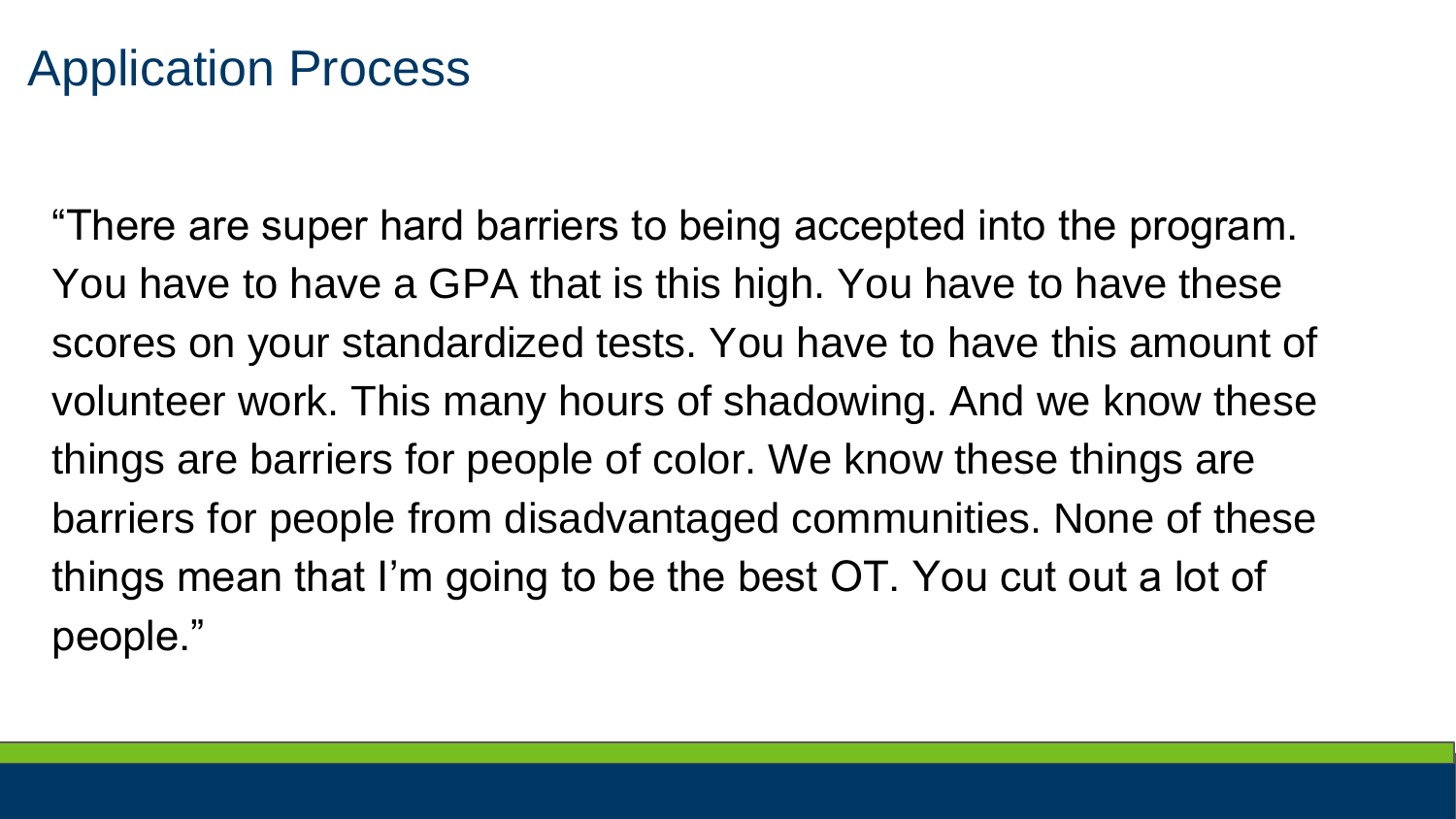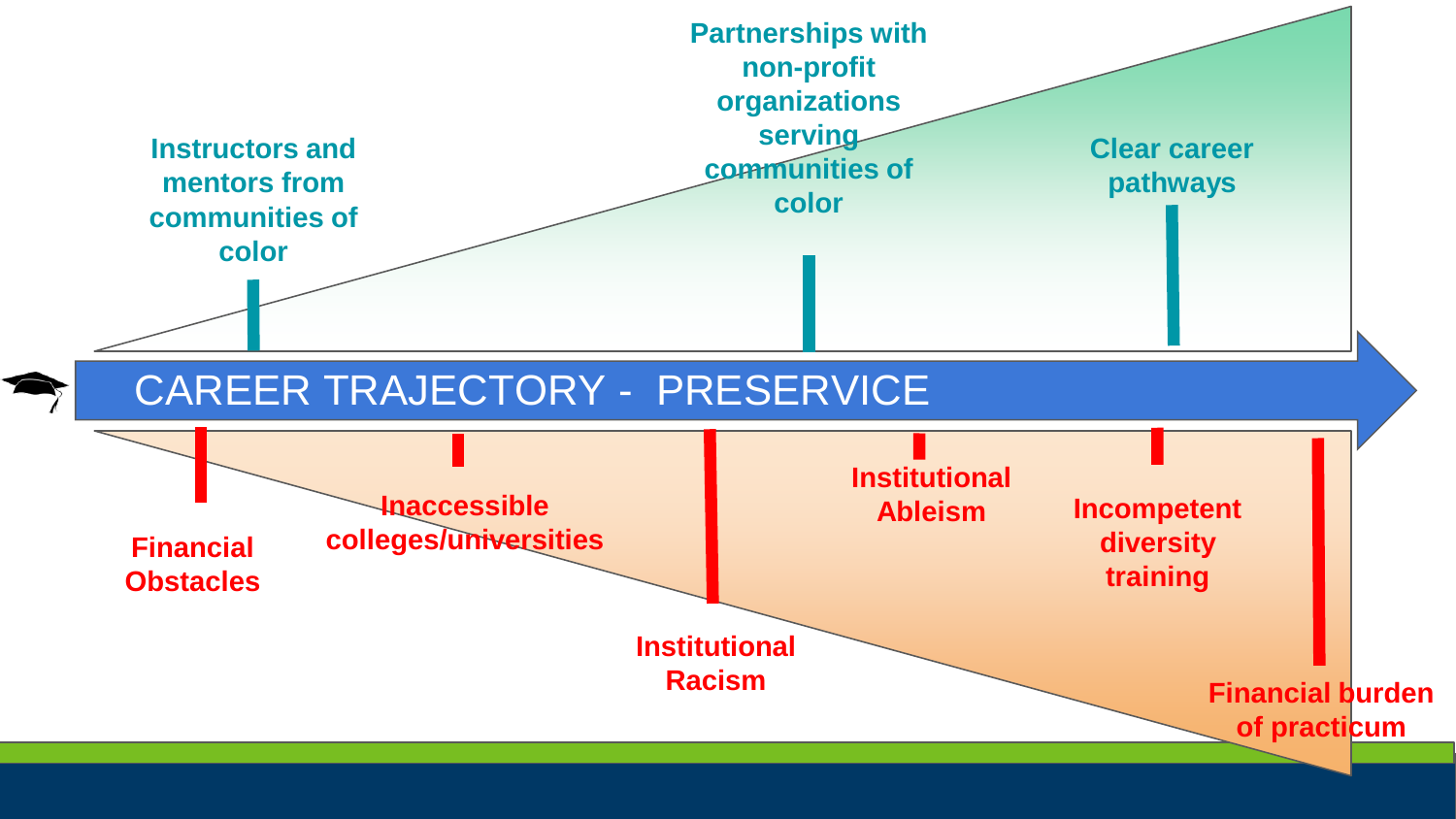#### Diversity Training

"Race and culture are treated like an afterthought. I remember that race is a thing. Culture is a thing! I remember in one class they had a white person teaching about diversity and I thought 'What is this????' Half of the people of color in the class walked out. It was so insulting."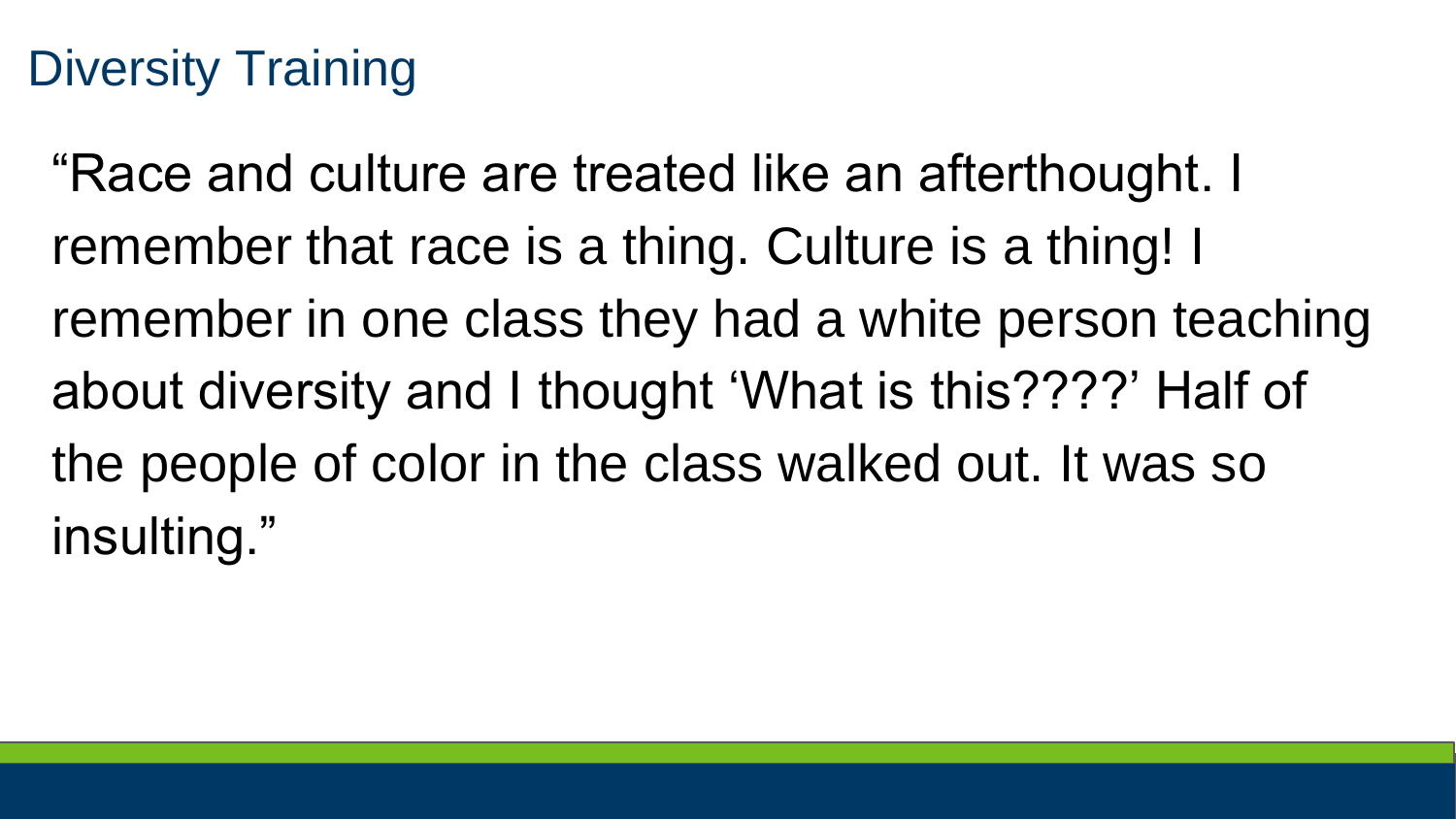#### Financial Obstacles

"Six months without pay is a challenge. I do think that there are great benefits for that but everyone doesn't have the family structure, the financial structure or support to maintain and to have a practicum that's unpaid. So if there is an incentive that can be utilized, that's I think that's huge."

"Student teaching is a barrier for some. Many have to quit their jobs in order to take on a student teaching position, and that is just not feasible for some."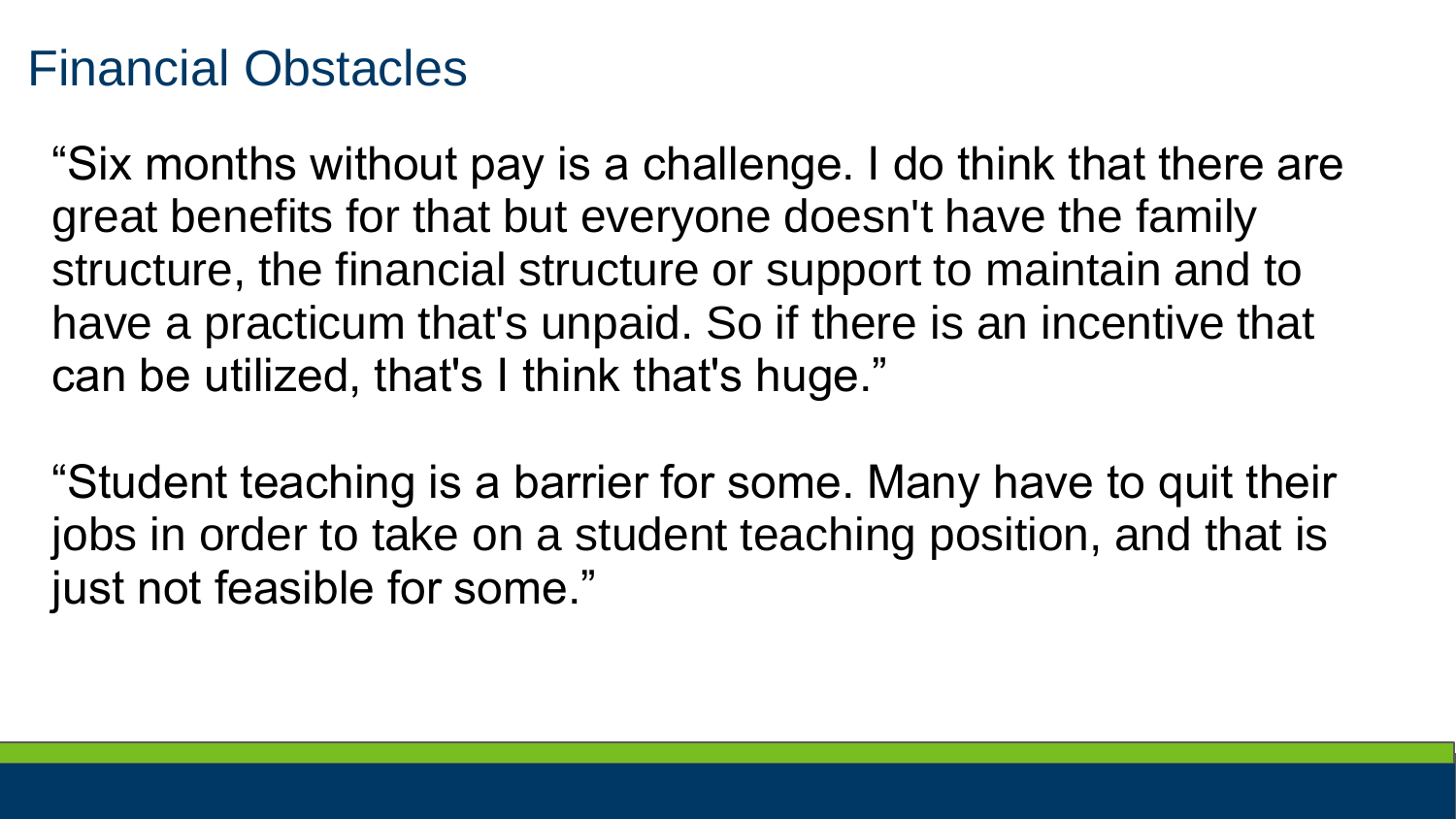Ableism

"For me, the biggest (obstacle) ... which is unfortunate, for anyone with a disability, it was the assumption of incompetence. Incapability."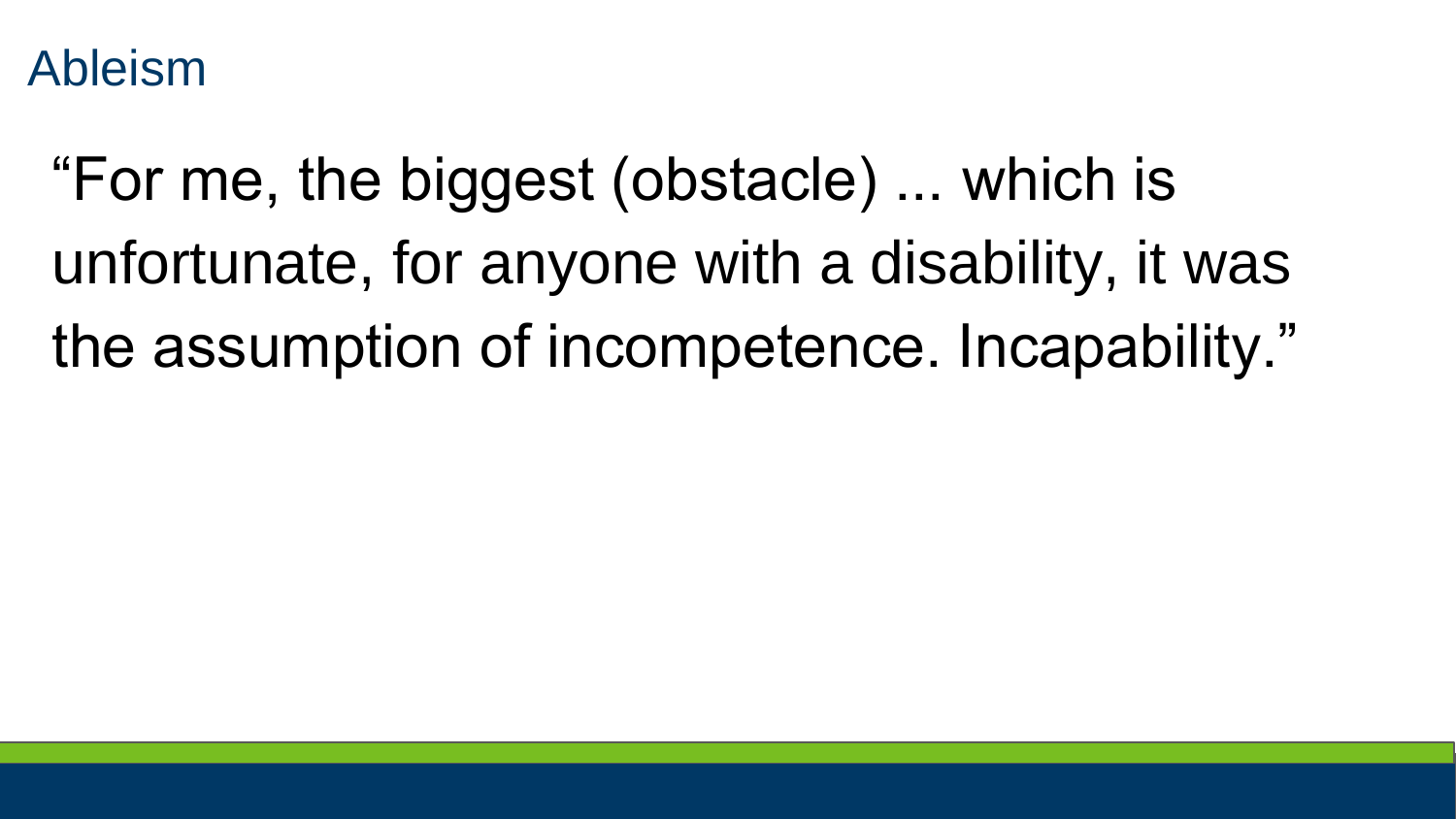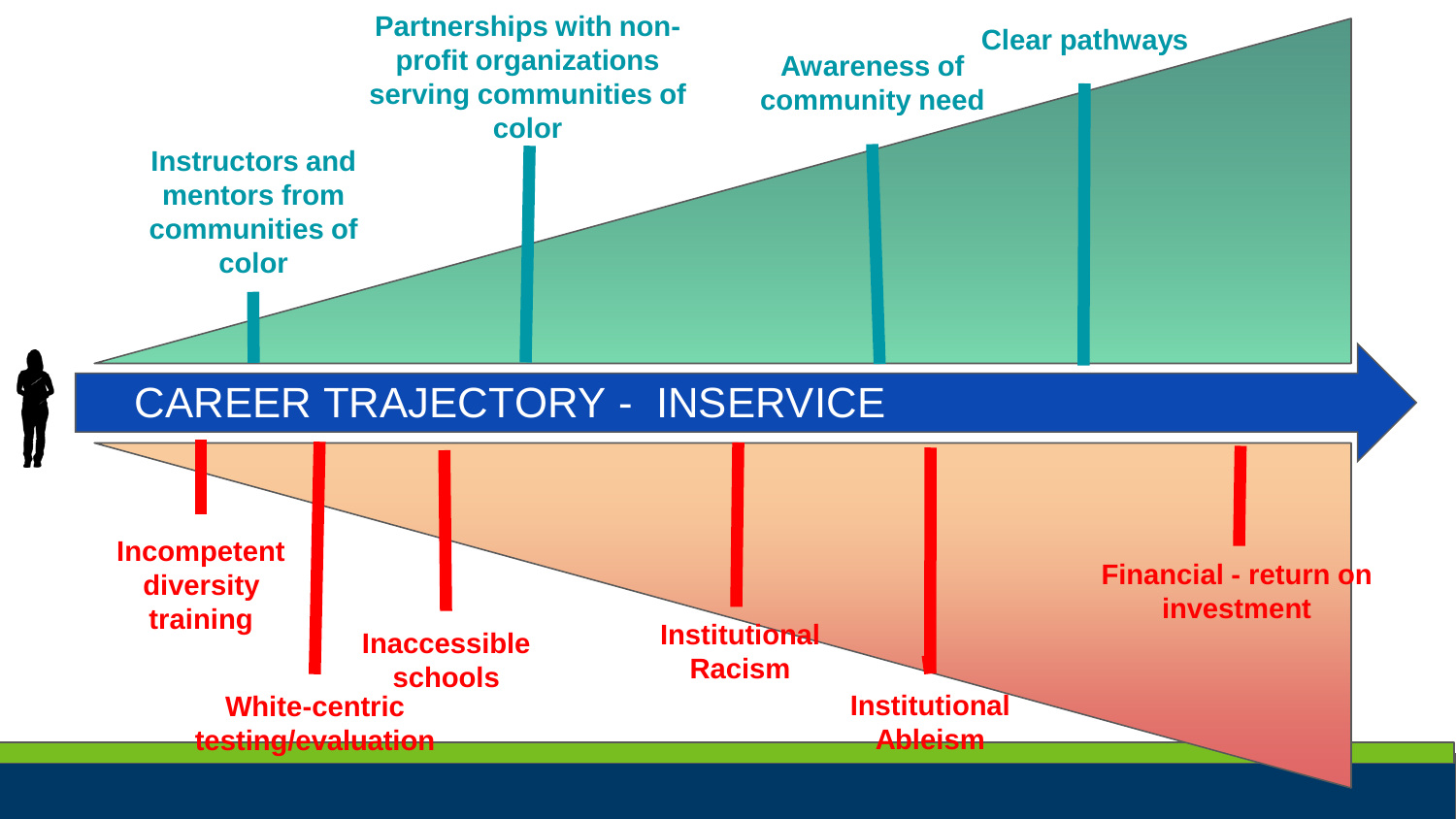#### Climate

"Being one of the only teachers of color in special education, there is just so much working in a large predominantly white population of staff. So many comments, so many people belittling your capacity, your ability, your potential. When you do speak out, being viewed as a threat. Being viewed as the angry Black woman. Fighting for students needs, calling out disproportionality seeing the disparities. Fighting for resources that students need. For me personally, that is almost what drove me out of the field. The mental health toll that it takes. You see young kids of color going down the school to prison pipeline in front of your eyes. And here you are, sitting in front of administrators and colleagues, but now you're the problem."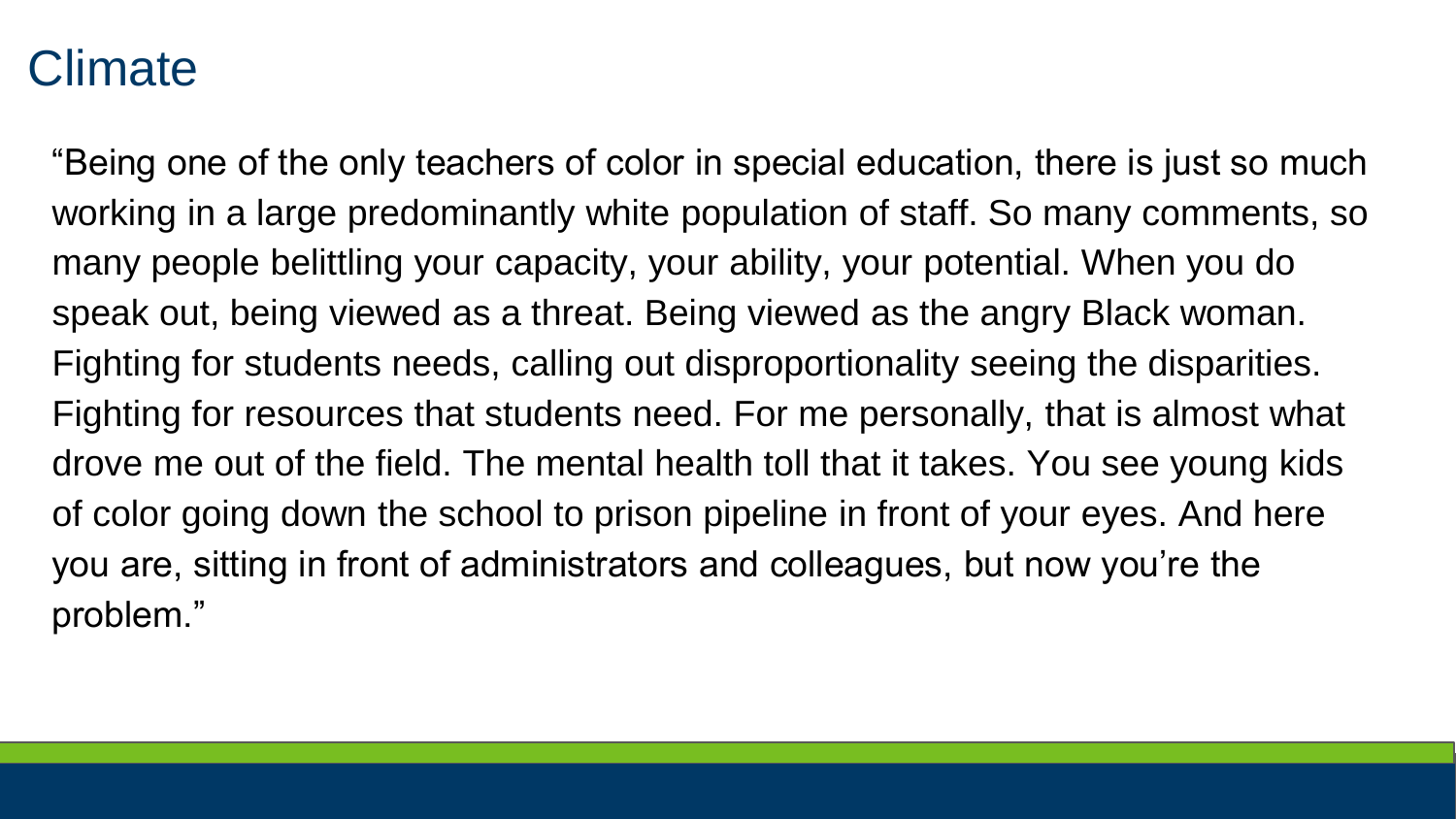#### **Licensing**

"I have a lot of friends that have their master's degree and finished student teaching but are not tier 3 licensed because of the MTLE's. That is creating significant disproportionality. Most of the friends that I know are people of color. That really limits their prospects: They don't have the freedom to apply anywhere they want."

"The MTLE exams are a barrier. It has really been a struggle for me. The exams are not friendly to people of color."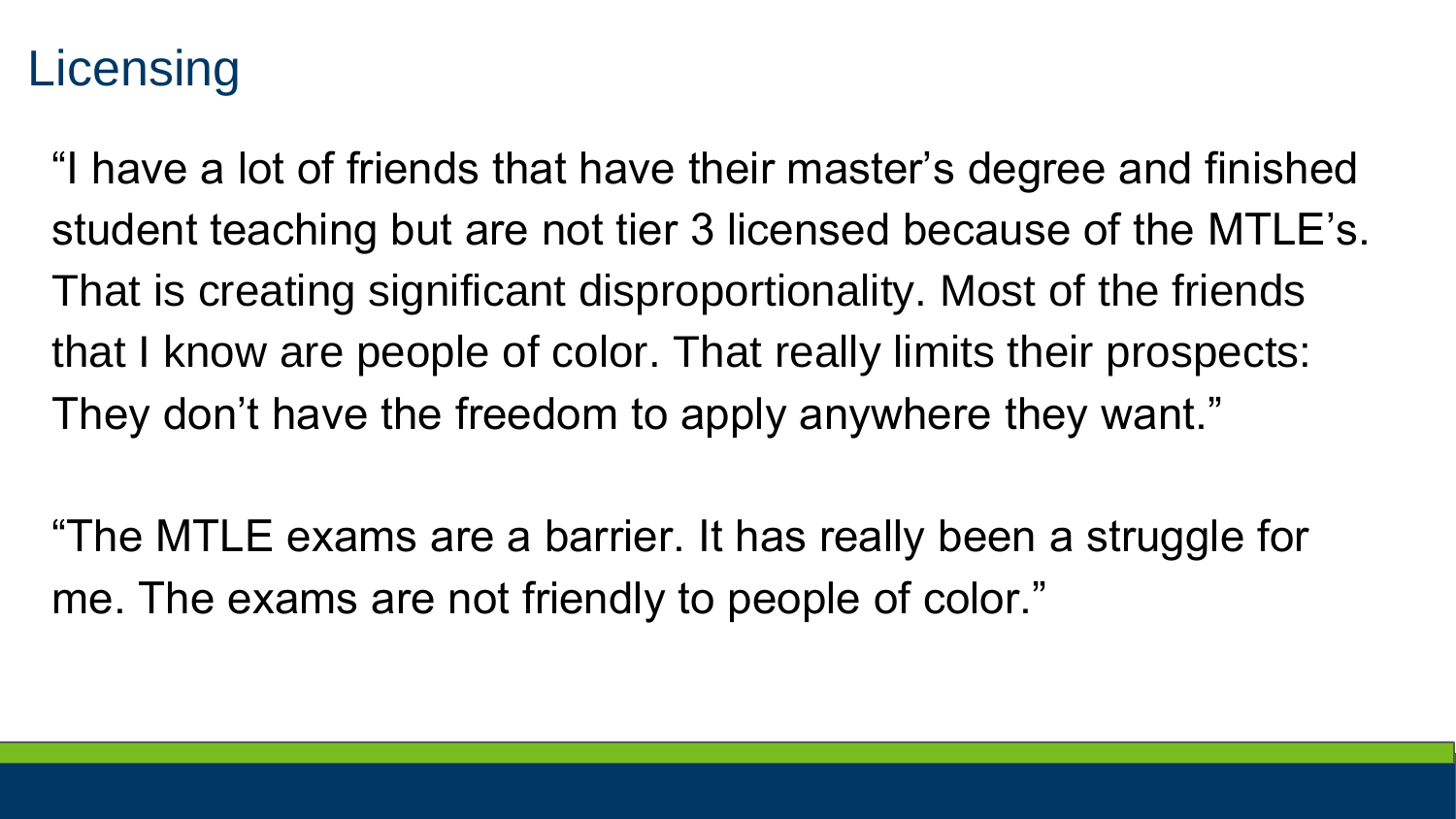#### School Climate

*"...teachers were really looked down upon when they asked someone for help. Like that was a sign of lack of competency. There was no room for curiosity or other learning. Which is really ironic in a school. In the teaching field, when you meet a colleague to ask them 'How do I do this?' 'I am finding this difficult.' They look at you like you are not supposed to be there. 'How dare you not know how to do this?' "*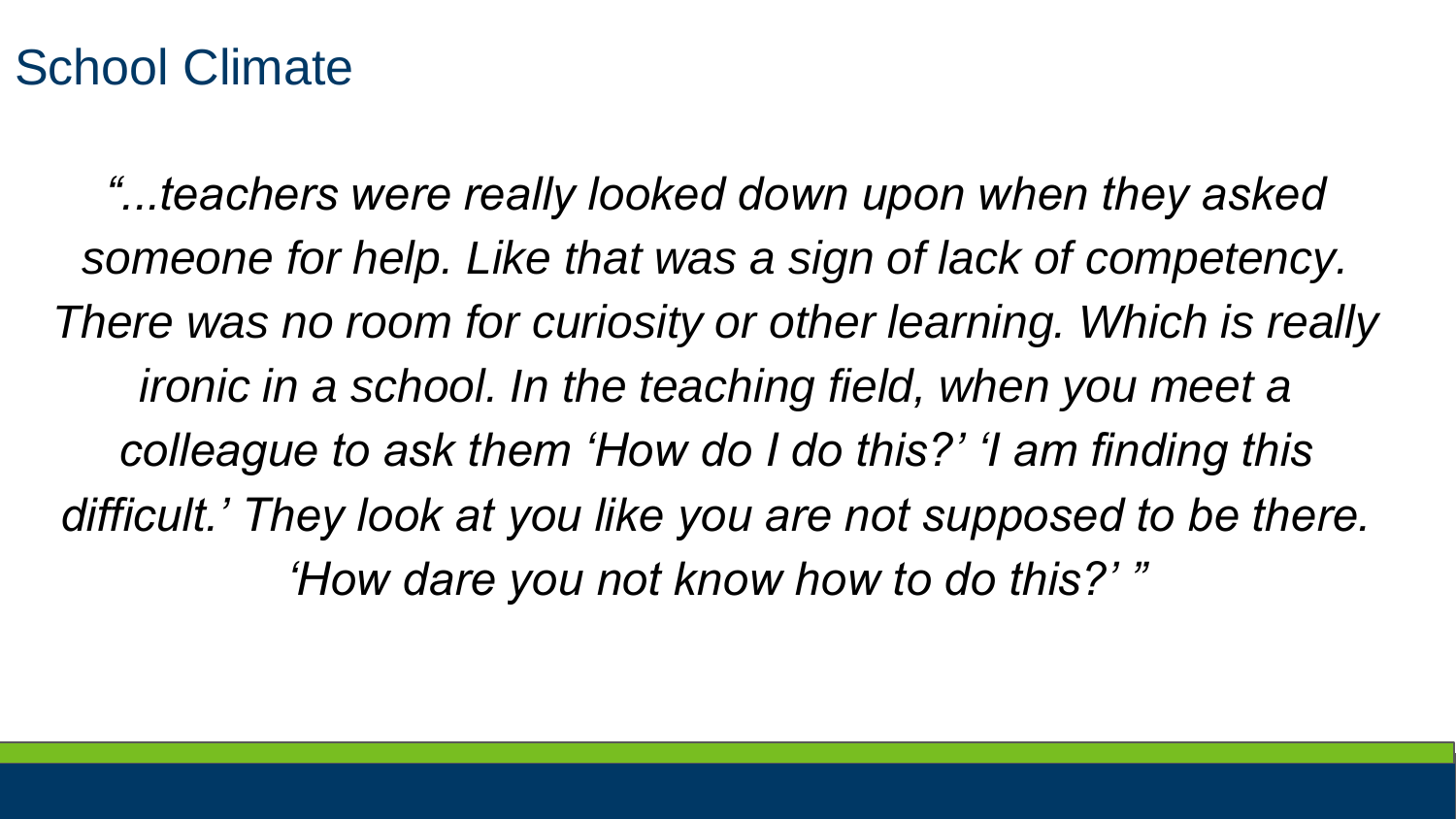#### Community Need

"As to what keeps me in the field? I have two children who are autistic. I have no choice. I can't afford to quit. I have thought about it twice, because of the anxiety, but I was able to get help from supervisors at the time, and that's what keeps me going. Honestly, I cannot afford to quit because of the needs of my own children. Because of the needs in my own community. Because of the overwhelming gap — the lack of services in the (XXX) community is something that keeps me up at night."

"It really feels to me like I could never quit because there is so much work to be done—to advocate, to help parents know what special education is. I could never leave."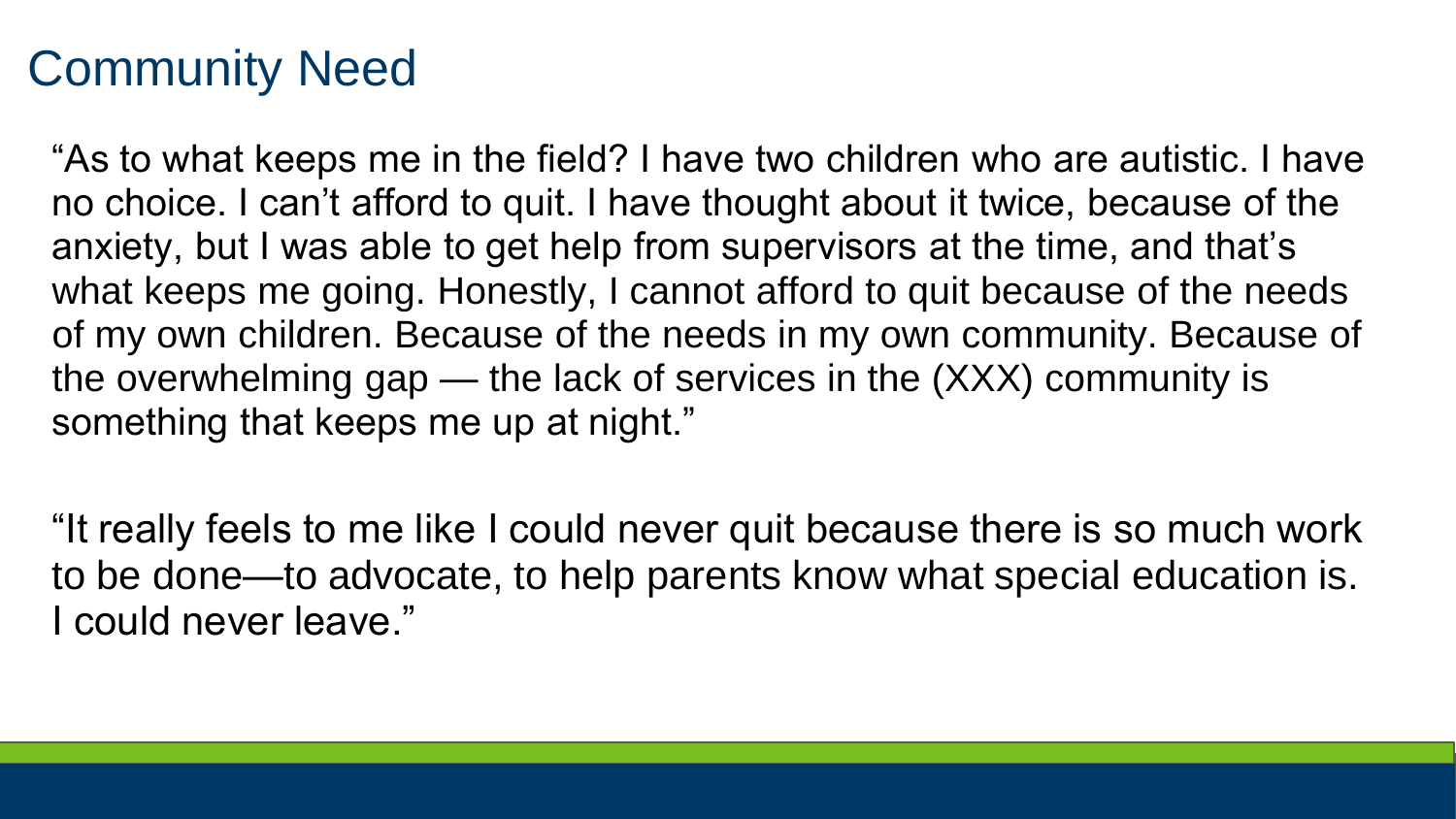#### Recommendations and next steps: 8 categories, 41 suggestions!

Career Pathways

**Climate** 

Financial Obstacles

Mental Health

Training/Mentorship

**Workload** 

Anti-ableism

Anti-racism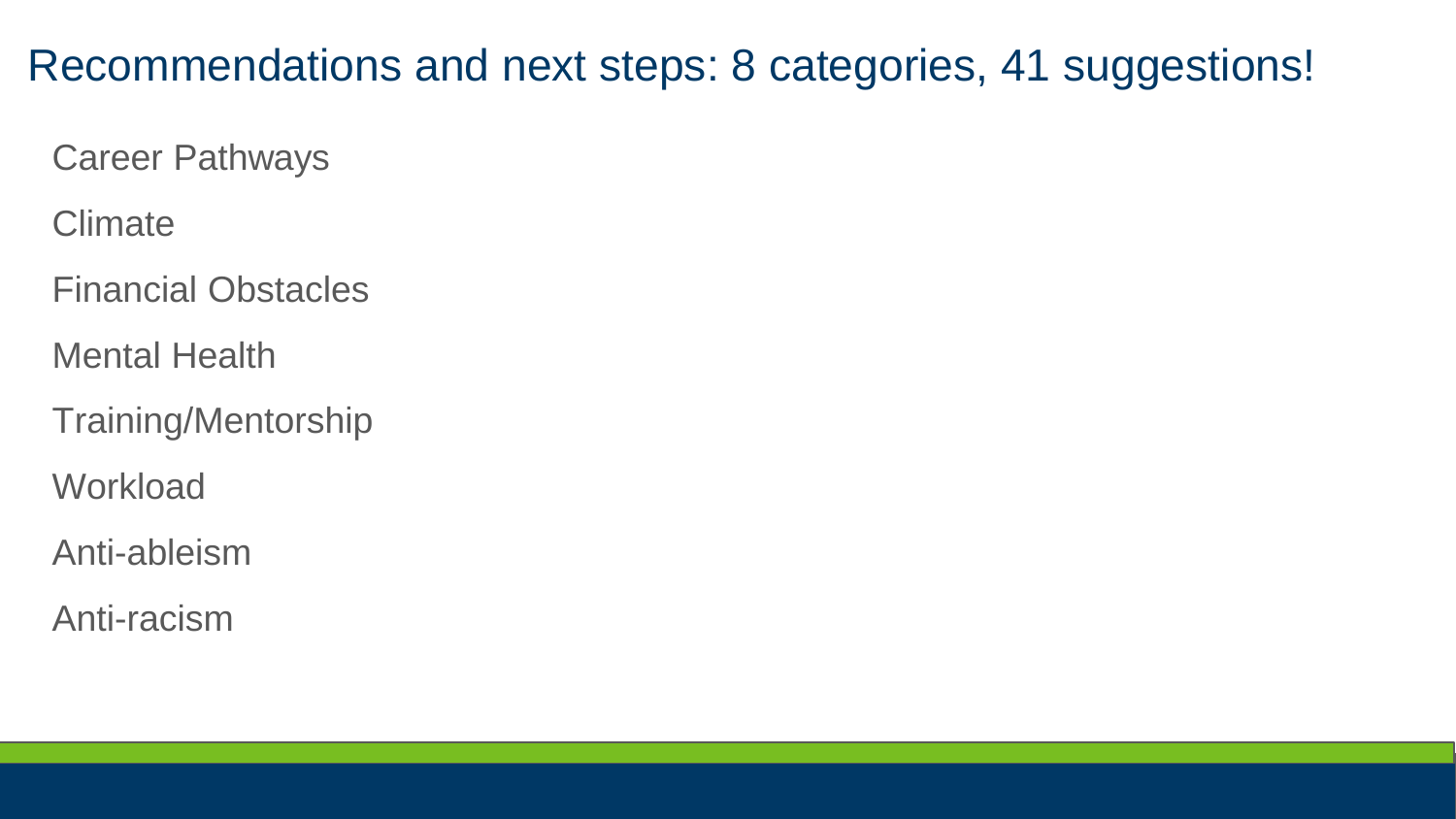#### Career Pathways

- Encourage early exposure to the field of early childhood special education
- Hire entry level teachers
- Encourage alternative pathways to licensure as a means to improve recruitment and retention of staff from diverse backgrounds
- Improve opportunities for upward mobility and career growth
- Build partnerships with trusted community organizations to encourage recruitment from diverse communities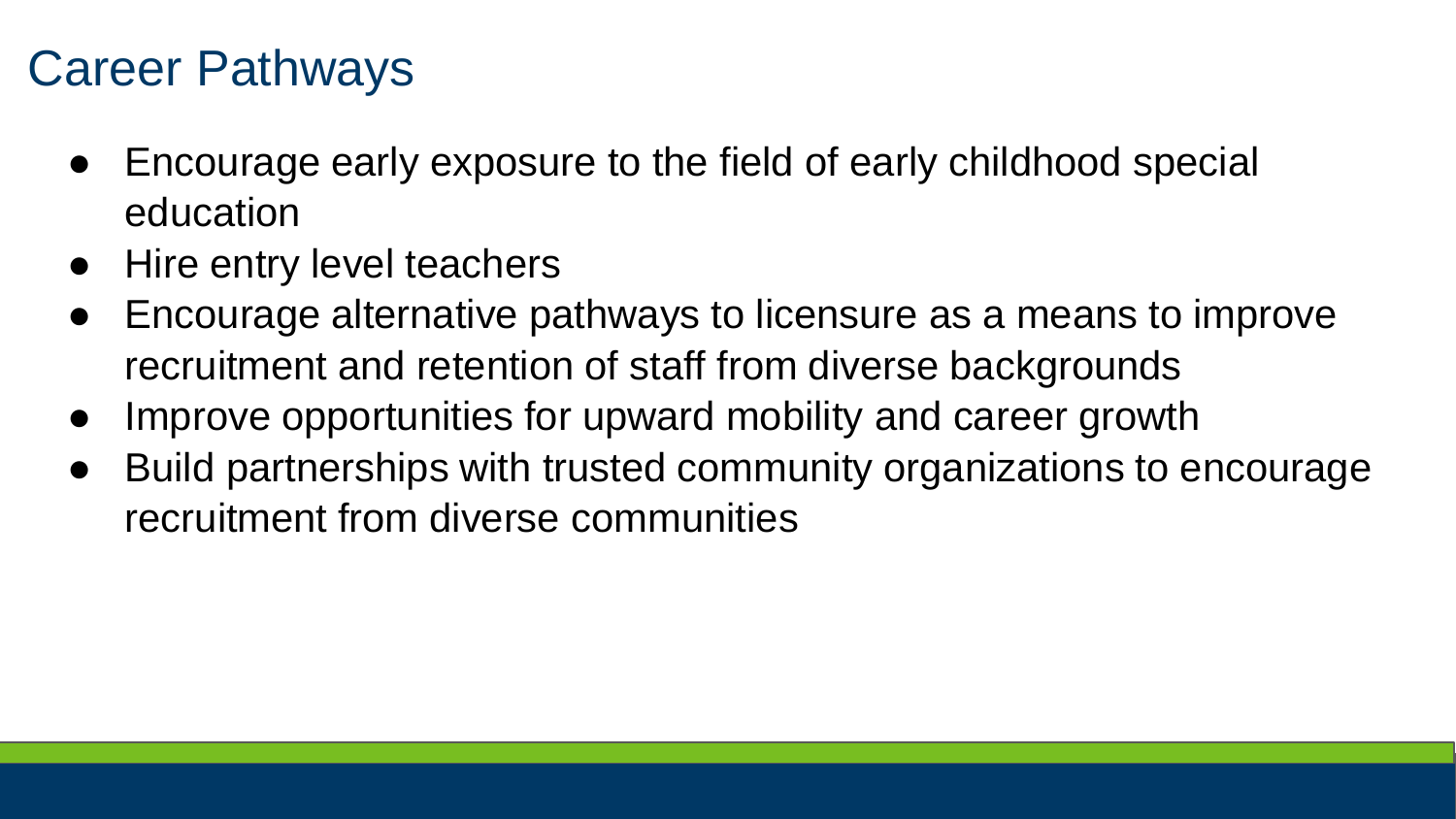#### **Climate**

- Consider Individualized Family Plans for older students (3+) as a mechanism to improve dynamics between families and school staff.
- Improve school climate to be more inclusive of ECSE (remove silos for opportunities for training).
- Provide education on the fact that the presumption of competence must apply to staff as well as students.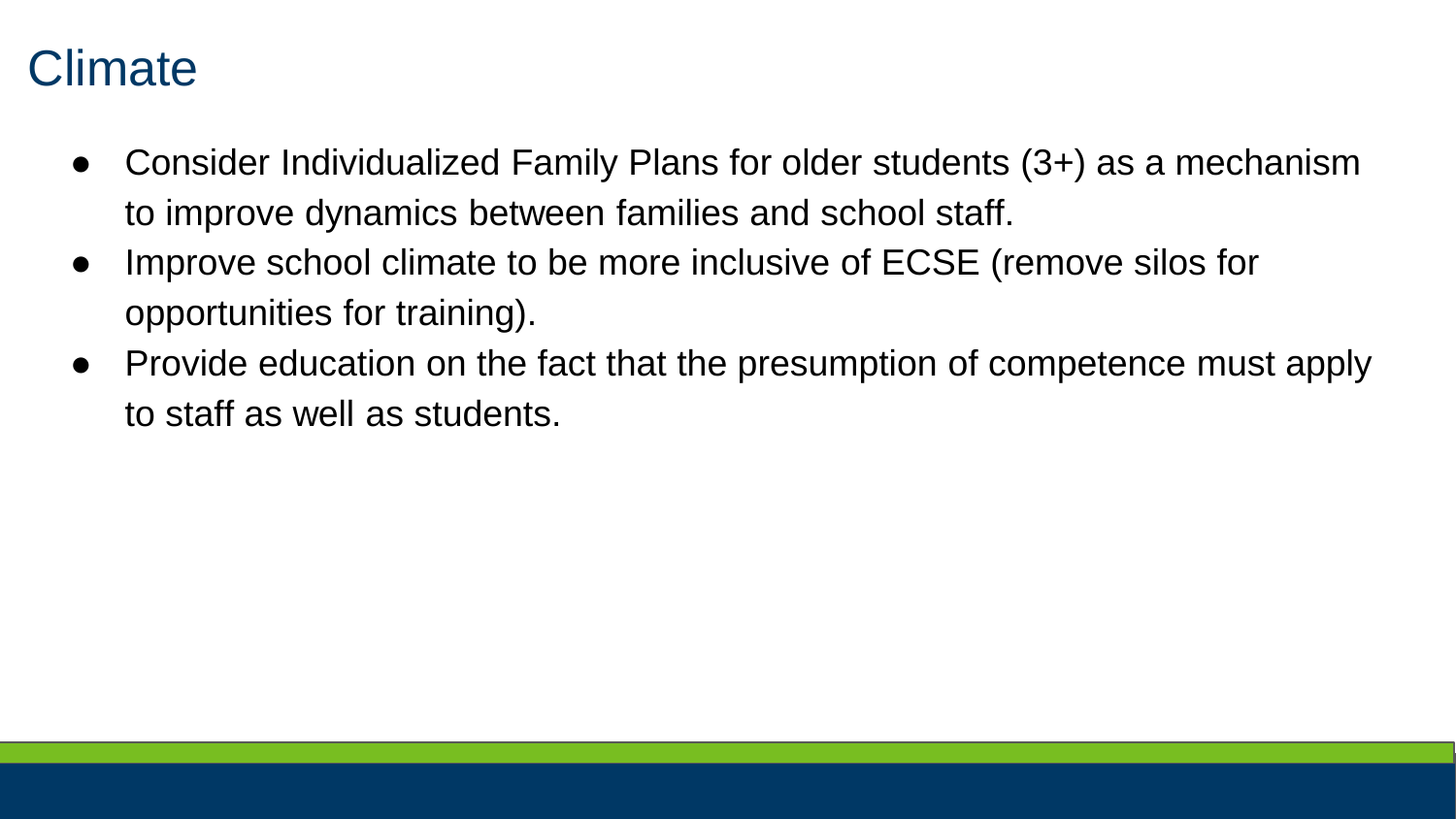#### Financial Obstacles

- Address cost prohibitions in licensing exams. Provide financial support to cover cost of exams
- Address the financial burdens of field placements
- Provide reimbursement for transportation to and from placements
- Improve teacher wages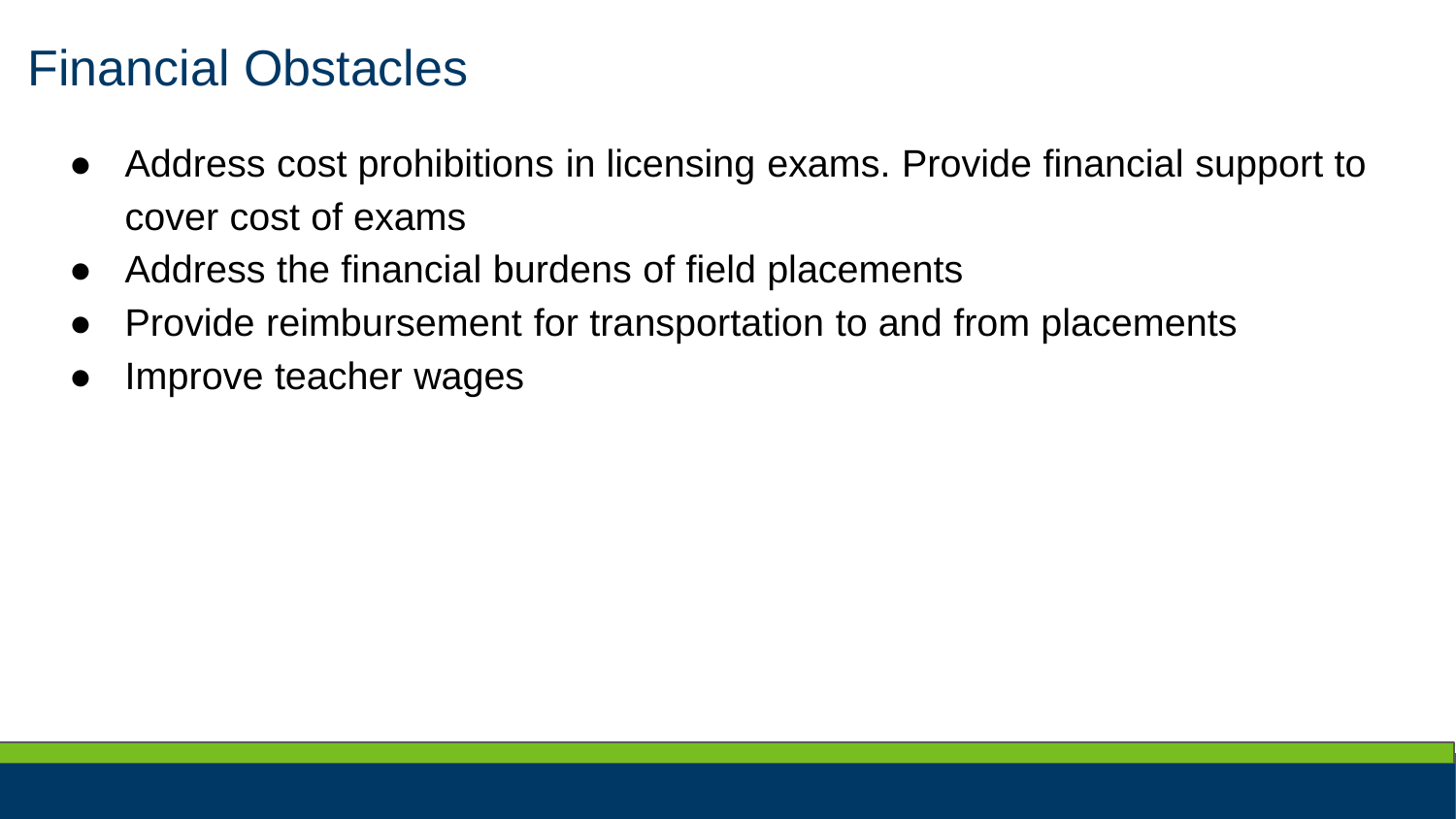#### Mental Health

- Provide mental health support for teachers and staff
- Improve access to trauma-informed practices and integrate them into school services for both students and staff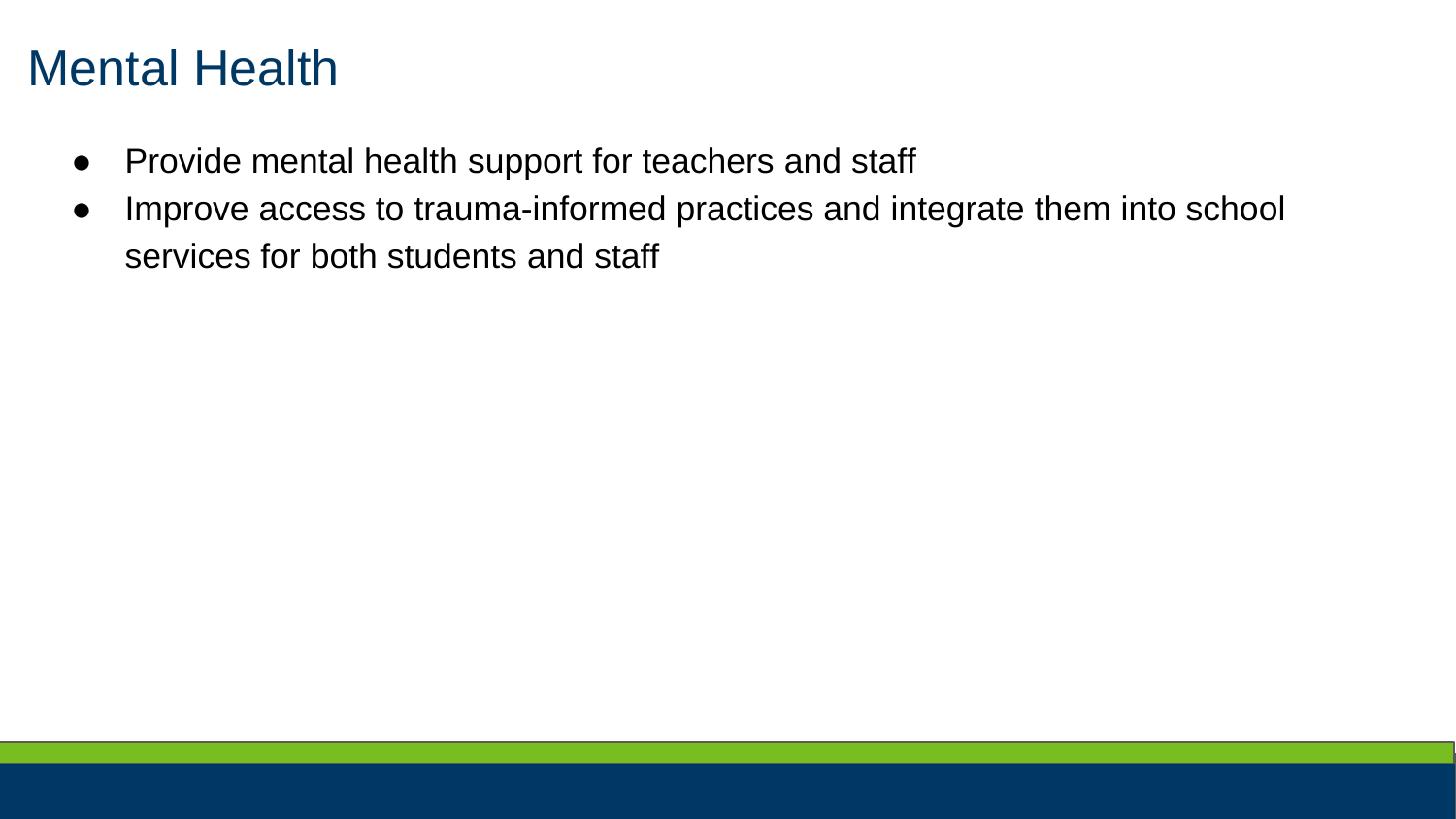#### Training/Mentorship

- Improve mentorship opportunities for new teachers
- Ensure entry level teachers have access to mentors
- Ensure teachers of color have access to mentors of color
- Explore PEER network program
- Provide time-management training and support for ECSE teachers to help with paperwork management
- Provide support for teachers in budget management/resource management in the context of their role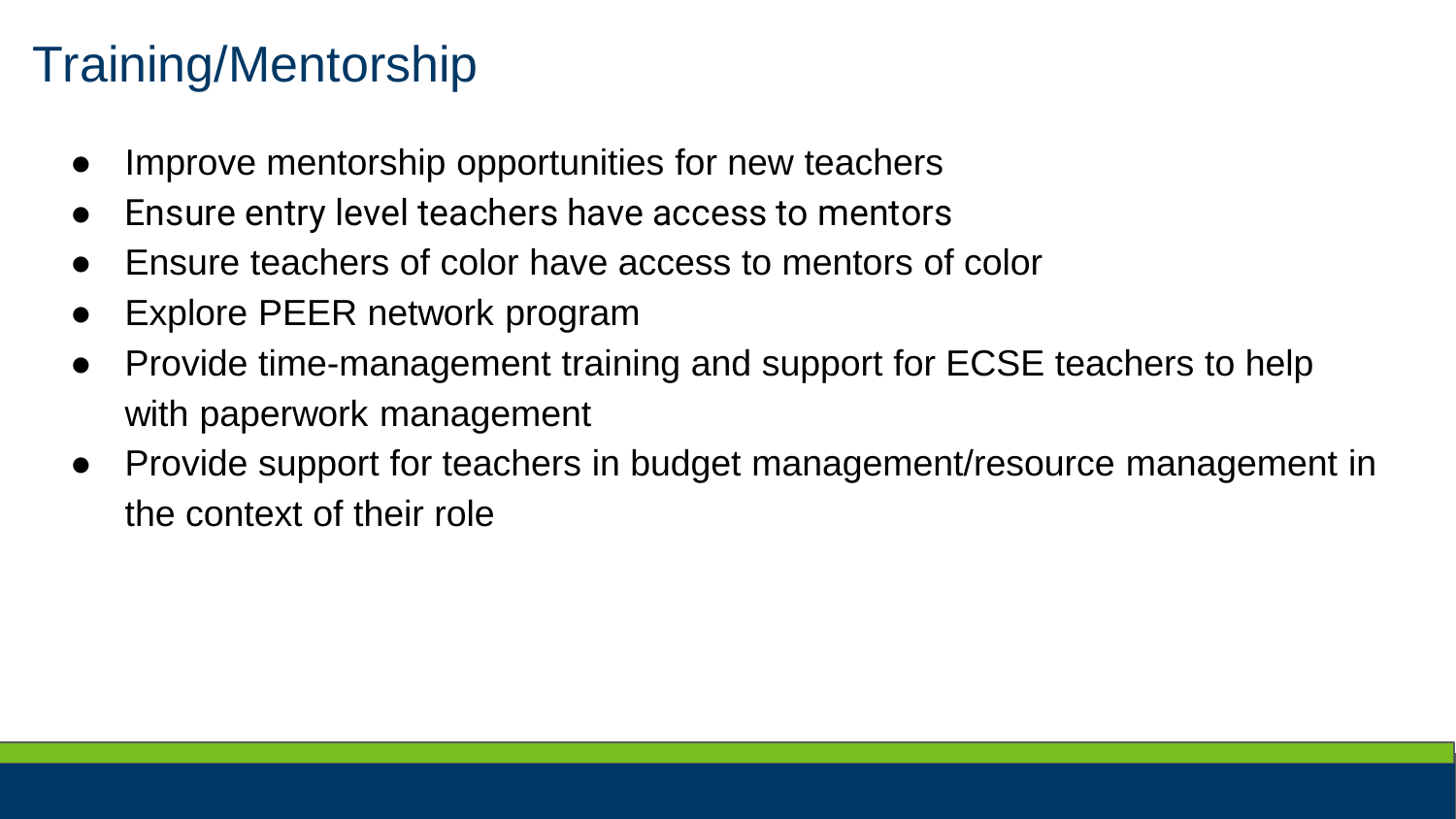#### **Workload**

- Improve access to wrap-around services for students so that the burdens of assisting students and families with additional needs do not fall on teachers
- Ensure understanding of case management and paperwork--what can we learn from other careers such as social work, etc
- Evaluate how much teacher paperwork is required by the law, and how much is in excess of legal requirements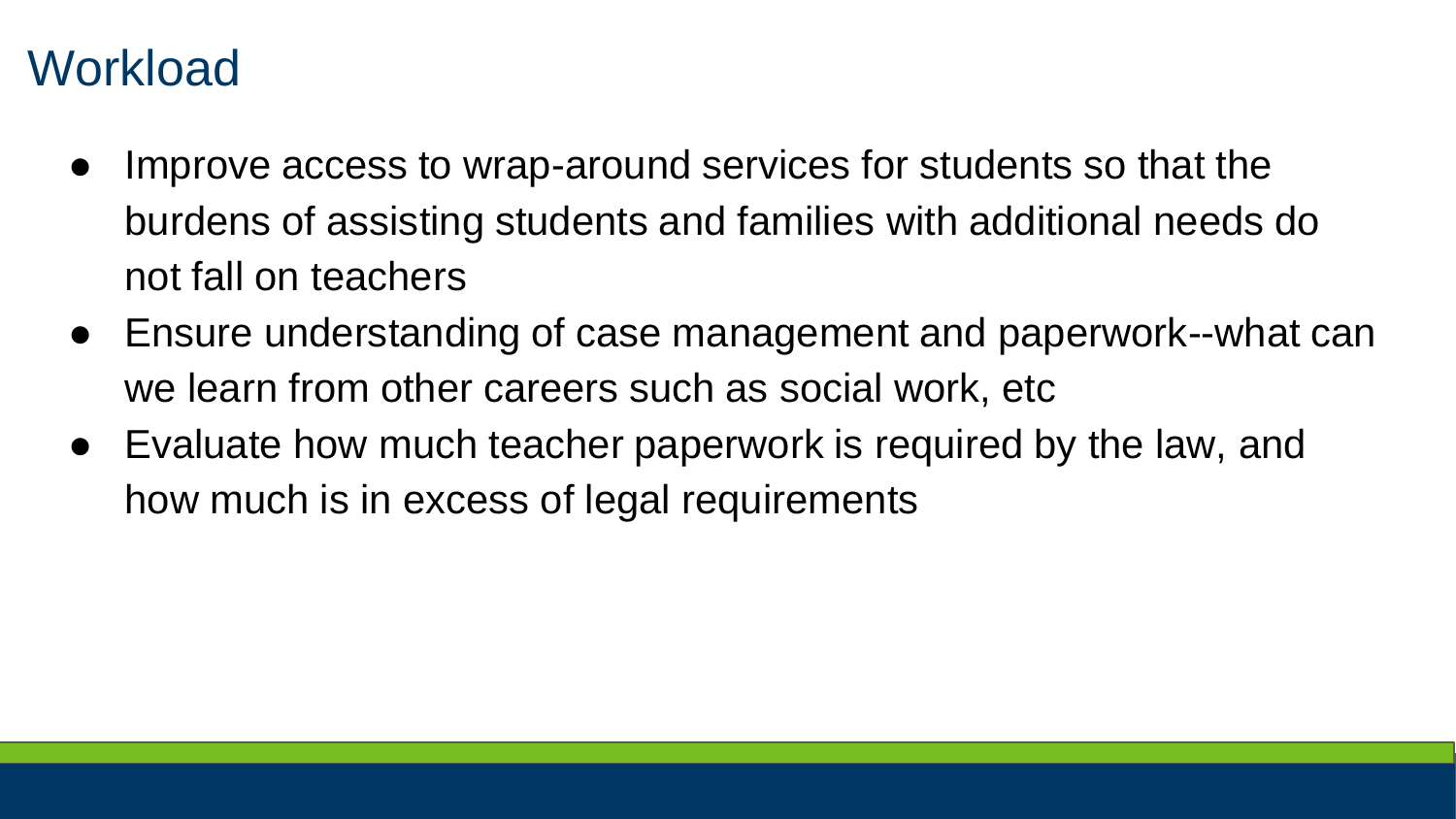#### Anti-ableism

- If we want to recruit teachers with disabilities, we must ensure that schools are accessible
- Involve people with disabilities in Professional Development
- Encourage high school teachers of students with disabilities to talk to their students about careers in teaching.
- Eliminate financial disincentives so that individuals with disabilities will not lose access to services if they are competitively employed.
- Encourage representation of diverse communities (including disability) in marketing materials.
- Recognize that people are multiply marginalized.
- Instruct schools on their responsibilities to comply with ADA for teachers and staff as well as students.
- Recognize that stigma around disability looks different in different communities.
- Address stigma around disability, especially in marginalized communities.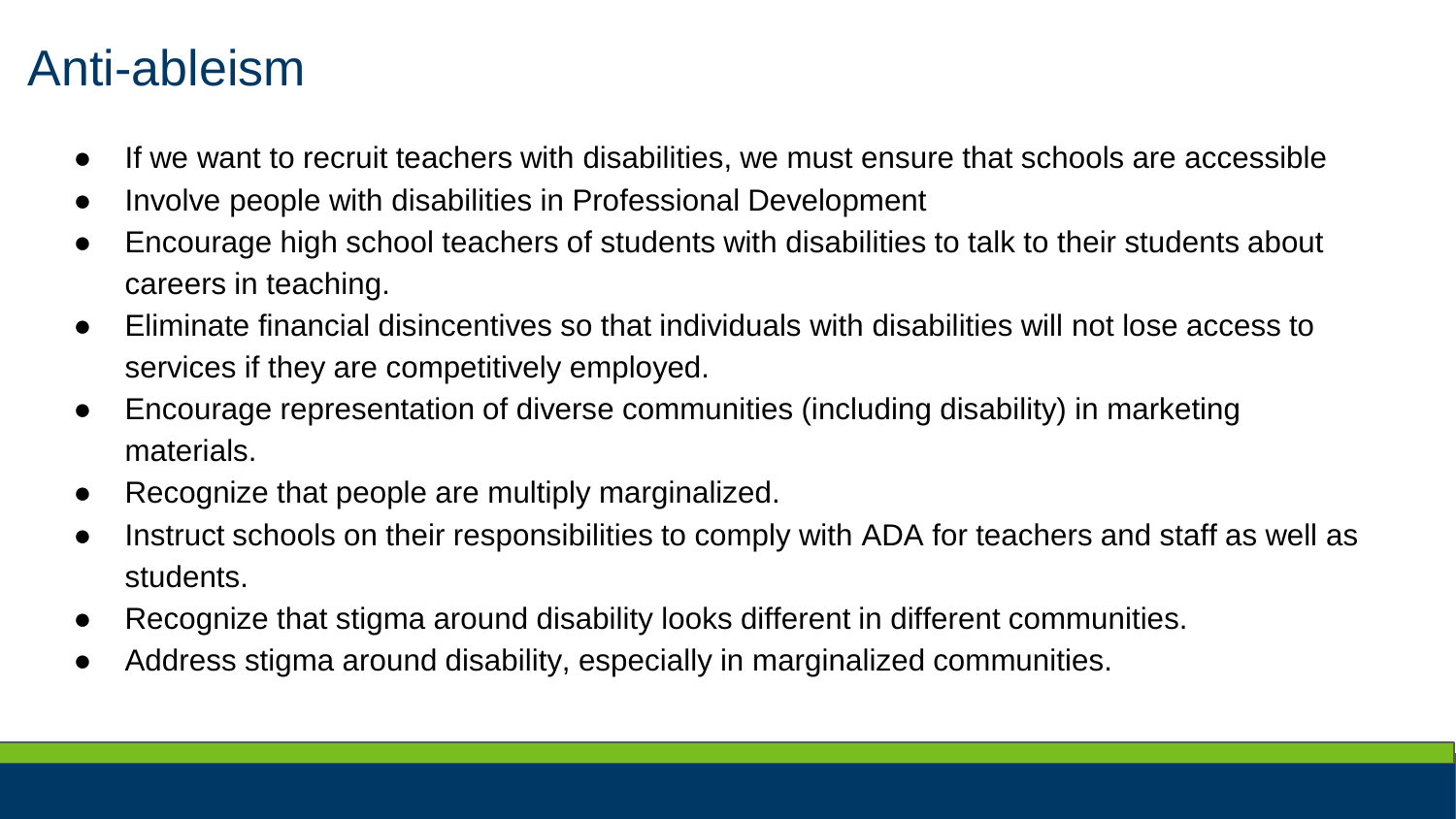#### Anti-racism

- Evaluate MTLE and licensing processes for racial/economic bias.
- Evaluate entrance requirements in higher ed for racial/economic bias.
- Evaluate student teaching/practicum requirements for racial/economic bias.
- Increase anti-racism, anti-ableism, implicit bias, diversity, cultural responsiveness training in pre-service and in-service programs.
- Ensure that these programs are taught by people with lived experience.
- Acknowledge that institutional racism, disproportionate school discipline, school to prison pipeline are issues that affect teacher recruitment and retention as well as students.
- Engage in conversations about microaggressions and how to avoid them among staff as well as students.
- Consider the historical trauma of the educational system on communities of color.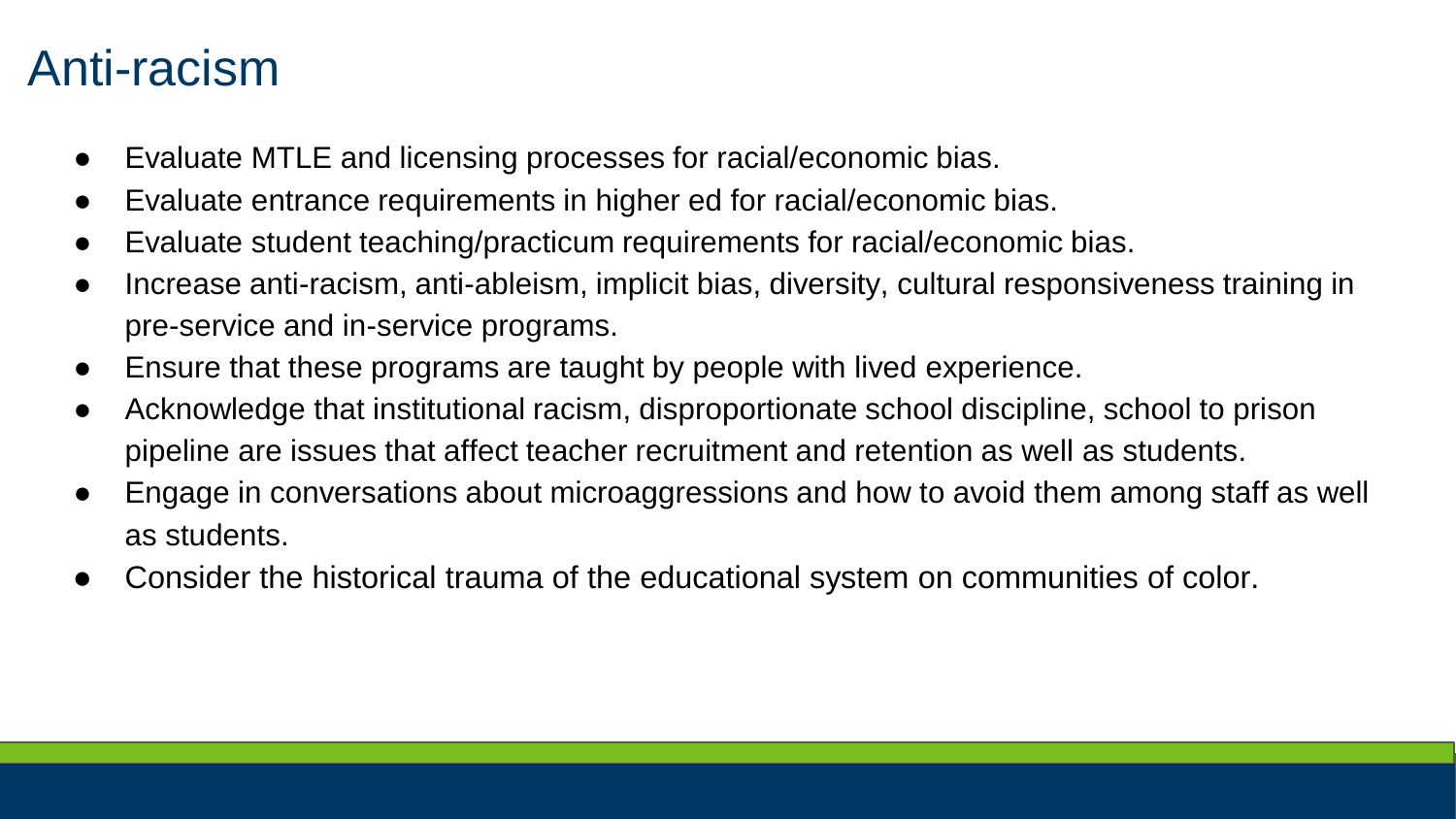*"Who better to teach students with disabilities than adults with disabilities? If we want to solve this workforce crisis, we need to dismantle the barriers that are making this field inaccessible to those most qualified to teach."*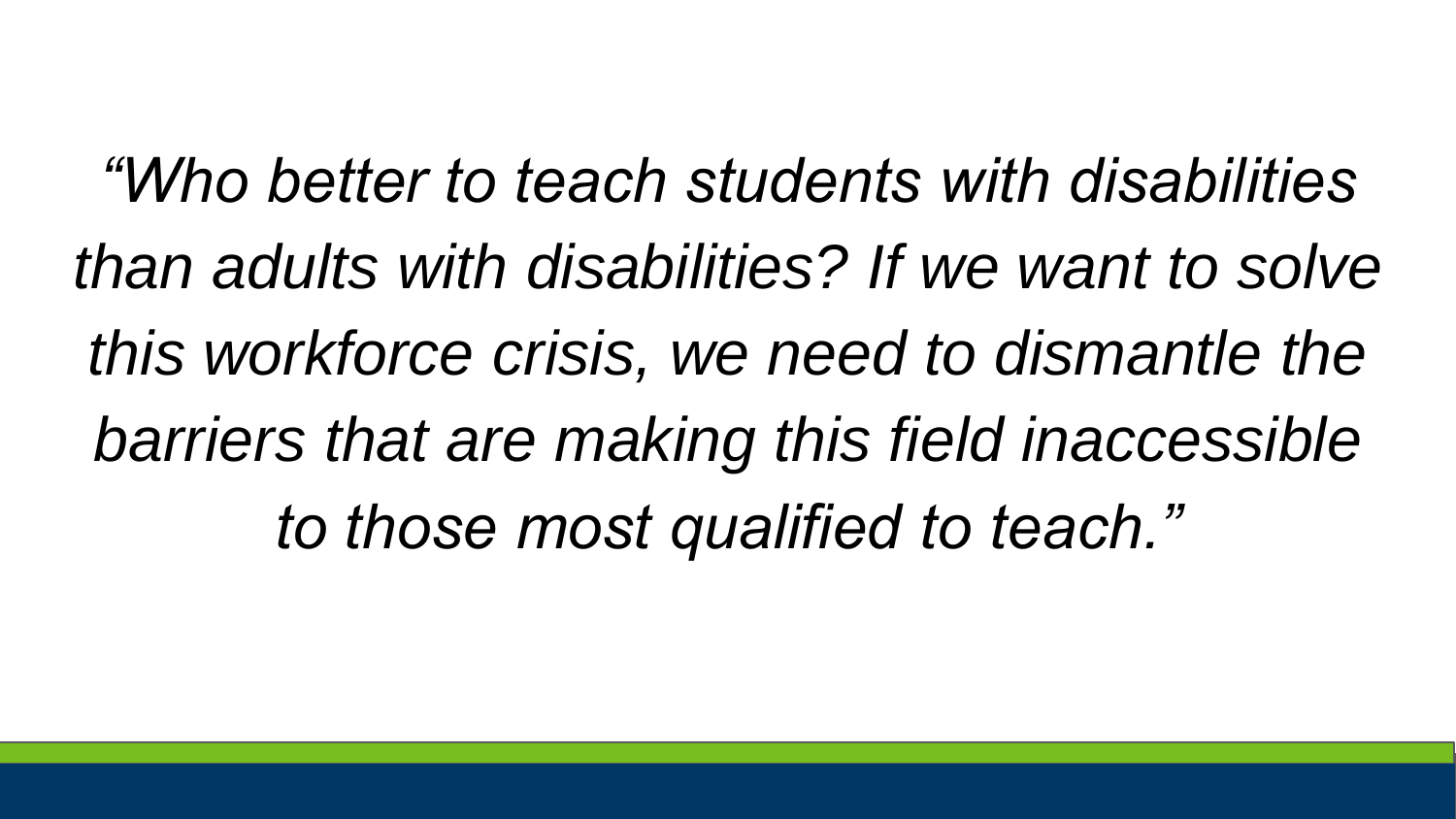# *Thank you!*

To our survey, focus group, and interview participants.

To MDE for assistance with outreach and support.

To the ECPC team for technical support and encouragement.

And especially to the Minnesota CSPD-RR team for their tireless effort and commitment to this work!

Sue Cedarstrom, Early Childhood Special Education Teacher - Beaver Lake Education Center

Kate Quayle, Parent

Mallory Warner, Research Scientist II - Child Trends, and Parent

Cory Woolsey, Director of Workforce Development - ChildCare Aware

Maren Christenson Hofer, Parent

Deborah Rooks-Ellis, Early Childhood Personnel Center/University of Maine